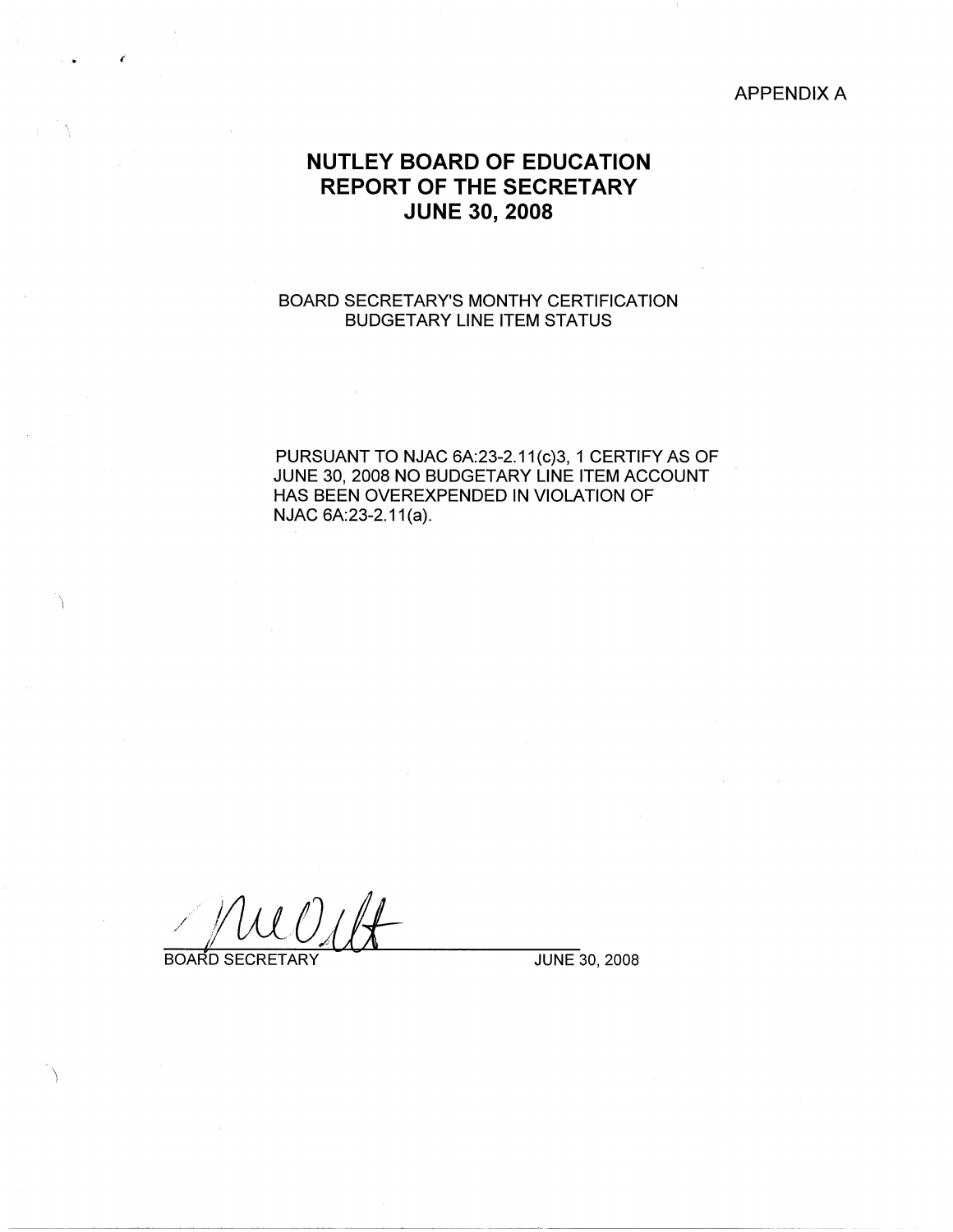**Report of the Secretary to the Board of Education 09/19/08 08:18 Nutley Boartl of Education** 

 $\mathcal{A}^{\pm}$ 

 $\tilde{\gamma}$ 

 $\mathcal{A}$ 

 $\epsilon$ 

 $\pm$ 

**Starting date 7/1/2007 Ending date 6/30/2008 Fund: 10 GENERAL CURRENT EXPENSE** 

| <b>Assets and Resources</b> |  |  |
|-----------------------------|--|--|
|                             |  |  |

|          | Assets:     |                                             |              |                |
|----------|-------------|---------------------------------------------|--------------|----------------|
| 101      |             | Cash in bank                                |              | \$392,999.60   |
|          | $102 - 106$ | Cash Equivalents                            |              | \$0.00         |
| 111      |             | Investments                                 |              | \$0.00         |
| 116      |             | Capital Reserve Account                     |              | \$122,876.64   |
| 117      |             | Maintenance Reserve Account                 |              | \$0.00         |
| 121      |             | Tax levy Receivable                         |              | \$0.00         |
|          |             | Accounts Receivable:                        |              |                |
| 132      |             | Interfund                                   | \$4,201.45   |                |
| 141      |             | Intergovernmental - State                   | \$763,319.76 |                |
| 142      |             | Intergovernmental - Federal                 | \$0.00       |                |
| 143      |             | Intergovernmental - Other                   | \$28,697.40  |                |
| 153, 154 |             | Other (net of estimated uncollectable of \$ | \$41,682.96  | \$837,901.57   |
|          |             | Loans Receivable:                           |              |                |
| 131      |             | Interfund                                   | \$0.00       |                |
|          | 152         | Other (Net of estimated uncollectable of \$ | \$0.00       | \$0.00         |
|          |             | <b>Other Current Assets</b>                 |              | \$0.00         |
|          |             | <b>Resources:</b>                           |              |                |
| 301      |             | <b>Estimated revenues</b>                   | \$0.00       |                |
| 302      |             | Less revenues                               | \$0.00       | \$0.00         |
|          |             | <b>Total assets and resources</b>           |              | \$1,353,777.81 |
|          |             | <b>Liabilities and fund equity</b>          |              |                |
|          |             | <b>Liabilities:</b>                         |              |                |
| 411      |             | Intergovernmental accounts payable - state  |              | \$0.00         |

| 421 | Accounts payable          | \$44,544.44  |
|-----|---------------------------|--------------|
| 431 | Contracts payable         | \$0.00       |
| 451 | Loans payable             | \$0.00       |
| 481 | Deferred revenues         | \$0.00       |
|     | Other current liabilities | \$666,748.64 |
|     |                           |              |
|     | <b>Total liabilities</b>  | \$711,293.08 |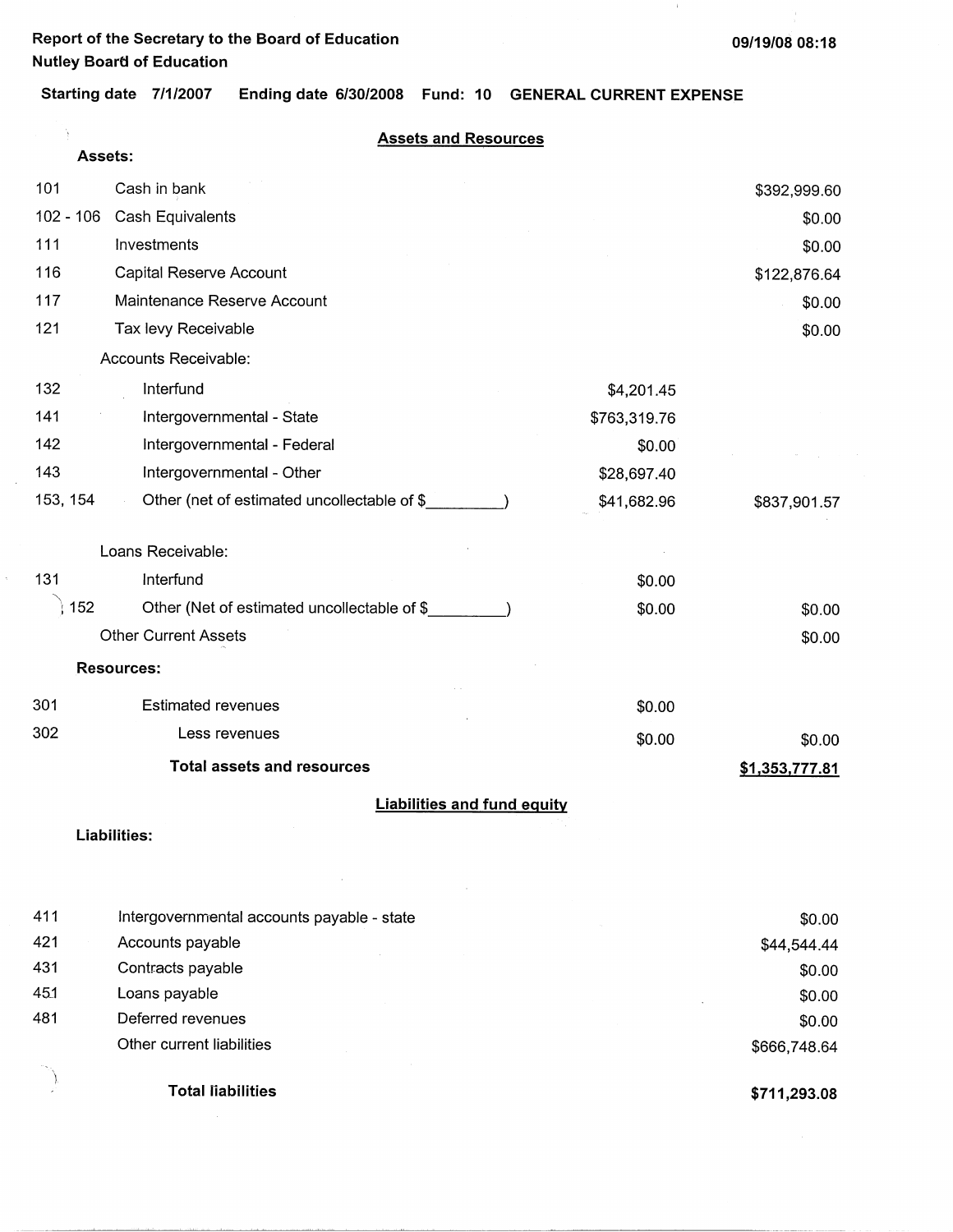**Starting date 7/1/2007 Ending date 6/30/2008 Fund: 10 GENERAL CURRENT EXPENSE** 

### **Fund Balance:**

Appropriated:

| 753,754     |                 | Reserve for encumbrances                               |        |                 | \$622,864.45                 |                |
|-------------|-----------------|--------------------------------------------------------|--------|-----------------|------------------------------|----------------|
| 761         |                 | Capital reserve account - July                         |        |                 | \$725,718.34                 |                |
| 604         |                 | Add: Increase in capital reserve                       |        |                 | \$0.00                       |                |
| 307         |                 | Less: Budgeted w/d from capital reserve eligible costs |        |                 | \$0.00                       |                |
| 309         |                 | Less: Budgeted w/d from capital reserve excess costs   |        |                 | \$0.00                       | \$725,718.34   |
| 764         |                 | Maintenance reserve account - July                     |        |                 | \$0.00                       |                |
| 606         |                 | Add: Increase in maintenance reserve                   | \$0.00 |                 |                              |                |
| 310         |                 | Less: Budgeted w/d from maintenance reserve            |        |                 | \$0.00                       | \$0.00         |
| 762         |                 | Adult education programs                               |        |                 | \$0.00                       |                |
| 751,752,76x |                 | Other reserves                                         |        |                 | \$0.00                       |                |
| 601         |                 | Appropriations                                         |        | \$0.00          |                              |                |
| 602         |                 | Less: Expenditures                                     | \$0.00 |                 |                              |                |
|             |                 | Encumbrances                                           | \$0.00 | \$0.00          | \$0.00                       |                |
|             |                 | Total appropriated                                     |        |                 | \$1,348,582.79               |                |
|             | Unappropriated: |                                                        |        |                 |                              |                |
| 770         |                 | Fund balance, July 1                                   |        |                 | (\$706,098.06)               |                |
| 303         |                 | Budgeted fund balance                                  |        |                 | \$0.00                       |                |
|             |                 | Total fund balance                                     |        |                 |                              | \$642,484.73   |
|             |                 | <b>Total liabilities and fund equity</b>               |        |                 |                              | \$1,353,777.81 |
|             |                 | <b>Recapitulation of Budgeted Fund Balance:</b>        |        |                 |                              |                |
|             |                 |                                                        |        | <b>Budgeted</b> | <b>Actual</b>                | Variance       |
|             | Appropriations  |                                                        |        | \$0.00          | \$0.00                       | \$0.00         |
| Revenues    |                 |                                                        |        | \$0.00          | \$0.00                       | \$0.00         |
| Subtotal    |                 |                                                        |        | \$0.00          | \$0.00                       | \$0.00         |
|             |                 | Change in capital reserve account:                     |        |                 |                              |                |
|             |                 | Plus - Increase in reserve                             |        | \$0.00          | (\$602, 841.70)              | \$602,841.70   |
|             |                 | Less - Withdrawal from reserve                         |        | \$0.00          | \$0.00                       |                |
| Subtotal    |                 |                                                        |        | \$0.00          | (\$602, 841.70)              | \$602,841.70   |
|             |                 | Less: Adjustment for prior year                        |        | \$0.00          | \$0.00<br>$\sim$ . $\bullet$ |                |

Budgeted fund balance

Prepared and submitted by :

Board Secretary

\$0.00

 $9|a|08$ 

(\$602,841.70)

Date

\$602,841.70-

.. ,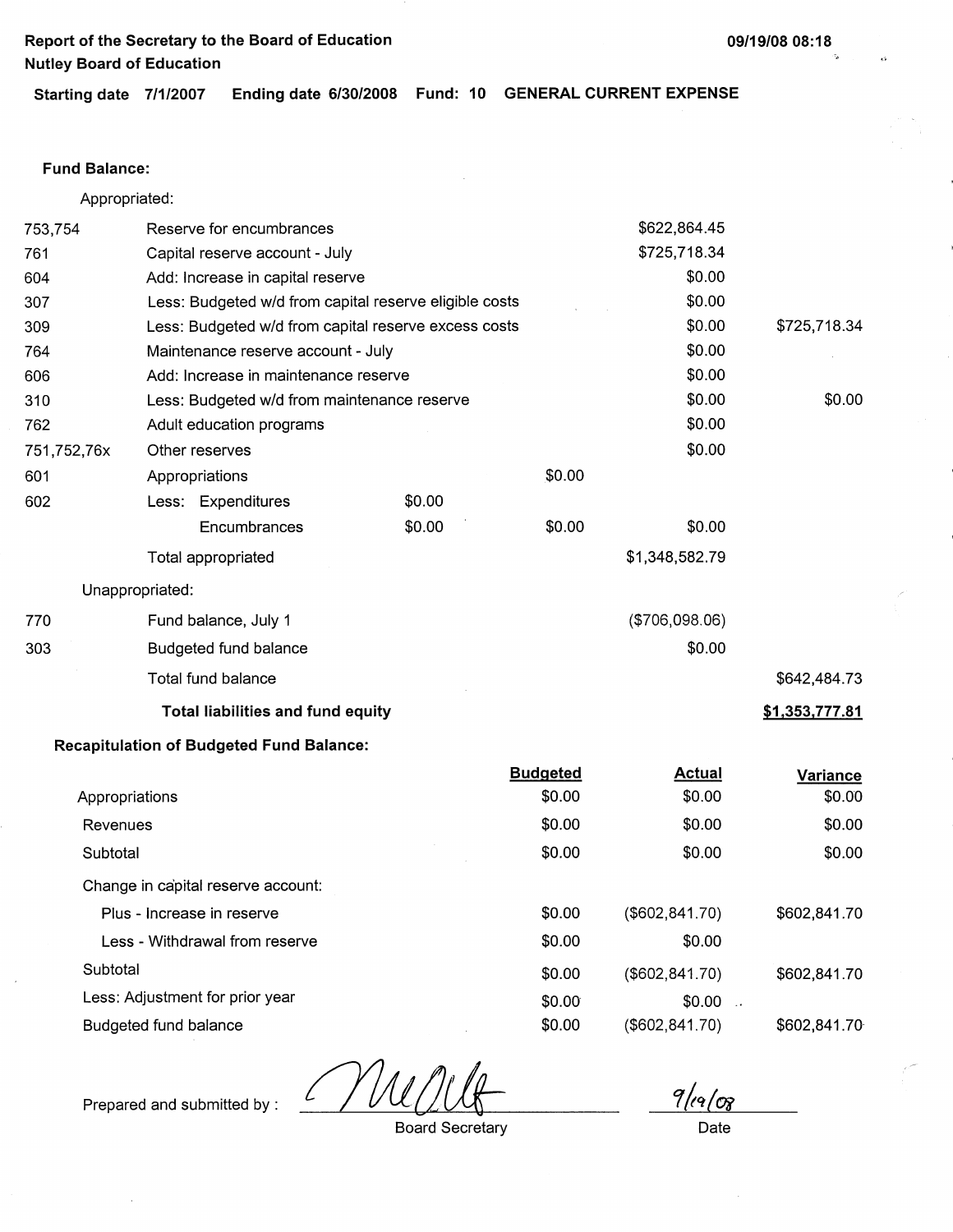$\mathfrak{c}$ 

Starting date 7/1/2007 Ending date 6/30/2008 Fund: 10 GENERAL CURRENT EXPENSE

| R٢<br>nues:          |       | <b>Bud Estimated</b> | Actual              | Over/Under          | Unrealized |
|----------------------|-------|----------------------|---------------------|---------------------|------------|
|                      |       | 49,176,529           | 49,234,194          |                     | -57,665    |
|                      | Total | 49,176,529           | 49.234.194          |                     | -57.665    |
| <b>Expenditures:</b> |       | Appropriations       | <b>Expenditures</b> | <b>Encumbrances</b> | Available  |
|                      |       | 50.934.684           | 50.098.995          | 622.864             | 212,825    |
|                      | Total | 50,934,684           | 50.098,995          | 622,864             | 212,825    |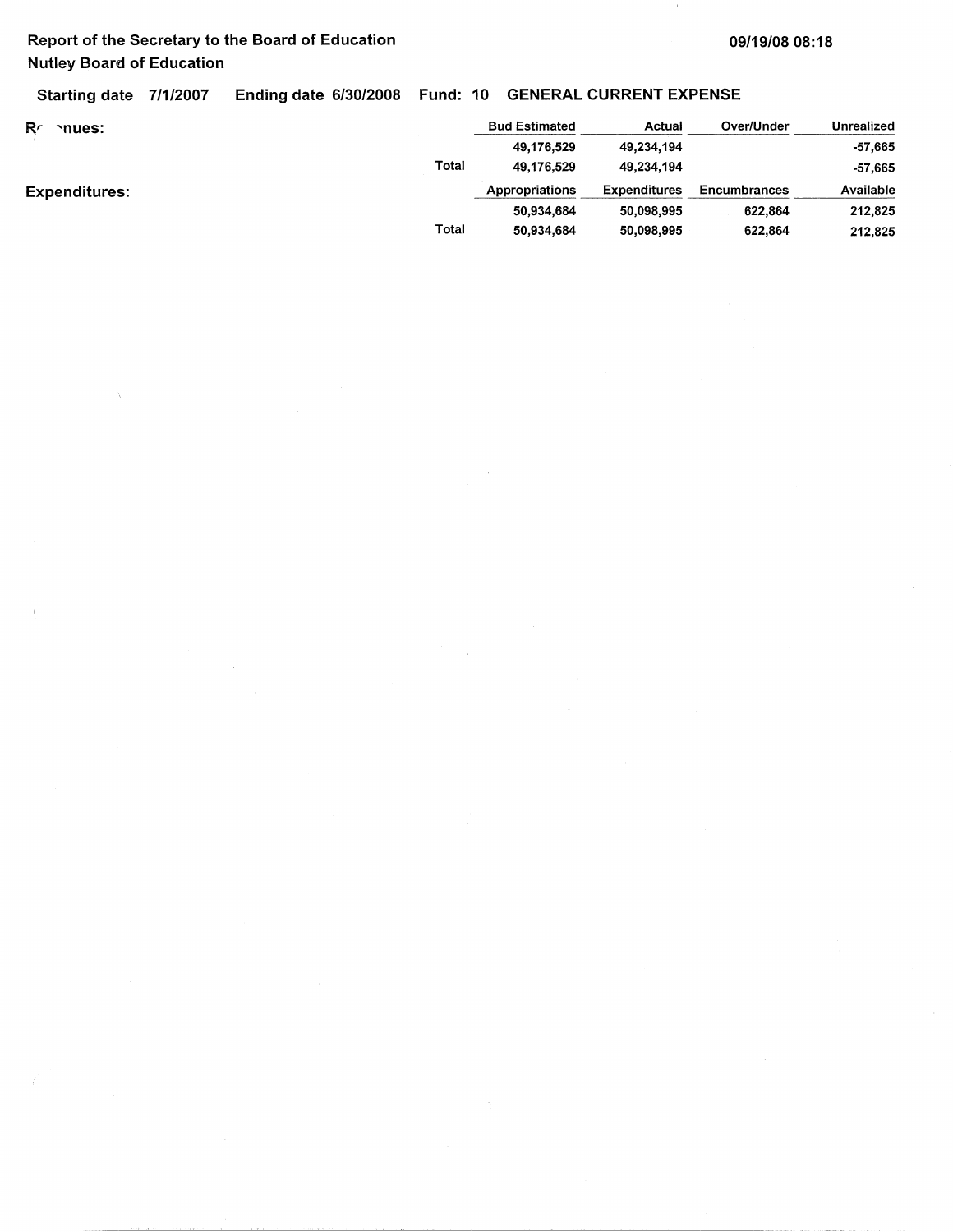**Assets:** 

 $\mathcal{D}_\alpha$ 

 $\overline{\phantom{0}}$ 

**Starting date 7/1/2007 Ending date 6/30/2008 Fund: 20 SPECIAL REVENUE FUNDS** 

## **Assets and Resources**

| 101         | Cash in bank                                 |              | \$107,306.63 |
|-------------|----------------------------------------------|--------------|--------------|
| $102 - 106$ | Cash Equivalents                             |              | \$0.00       |
| 111         | Investments                                  |              | \$0.00       |
| 116         | Capital Reserve Account                      |              | \$0.00       |
| 117         | Maintenance Reserve Account                  |              | \$0.00       |
| 121         | Tax levy Receivable                          |              | \$0.00       |
|             | Accounts Receivable:                         |              |              |
| 132         | Interfund                                    | \$0.00       |              |
| 141         | Intergovernmental - State                    | \$547,971.82 |              |
| 142         | Intergovernmental - Federal                  | \$2,463.96   |              |
| 143         | Intergovernmental - Other                    | \$0.00       |              |
| 153, 154    | Other (net of estimated uncollectable of \$  | \$0.00       | \$550,435.78 |
|             | Loans Receivable:                            |              |              |
| 131         | Interfund                                    | \$0.00       |              |
| 151, 152    | Other (Net of estimated uncollectable of \$_ | \$0.00       | \$0.00       |
|             | <b>Other Current Assets</b>                  |              | \$0.00       |
|             | <b>Resources:</b>                            |              |              |
| 301         | <b>Estimated revenues</b>                    | \$0.00       |              |
| 302         | Less revenues                                | \$0.00       | \$0.00       |
|             | <b>Total assets and resources</b>            |              | \$657,742.41 |
|             | <b>Liabilities and fund equity</b>           |              |              |
|             | Liabilities:                                 |              |              |
|             |                                              |              |              |
|             |                                              |              |              |

| 411 | Intergovernmental accounts payable - state | \$3,603.70   |
|-----|--------------------------------------------|--------------|
| 421 | Accounts payable                           | \$42,933.44  |
| 431 | Contracts payable                          | \$0.00       |
| 451 | Loans payable                              | \$0.00       |
| 481 | Deferred revenues                          | \$850,544.80 |
|     | Other current liabilities                  | \$415.84     |
|     | <b>Total liabilities</b>                   | \$897,497.78 |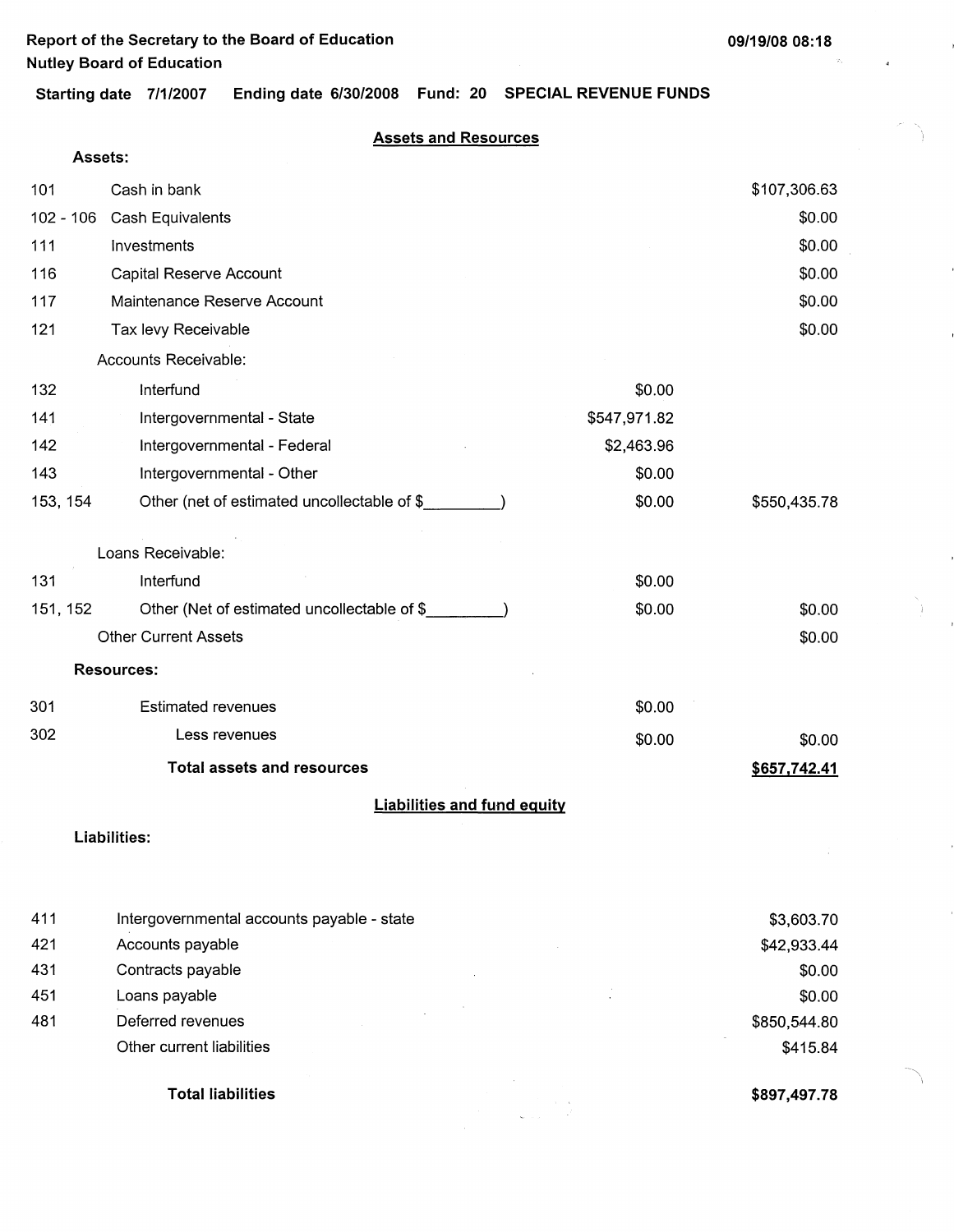$\bar{1}$ 

**Starting date 7/1/2007 Ending date 6/30/2008 Fund: 20 SPECIAL REVENUE FUNDS** 

## **Fund Balance:**

 $\bar{f}$ 

Appropriated:

| 753,754          | Reserve for encumbrances                               |        |                 | \$64,581.67      |                |
|------------------|--------------------------------------------------------|--------|-----------------|------------------|----------------|
| 761              | Capital reserve account - July                         |        |                 | \$0.00           |                |
| 604              | Add: Increase in capital reserve                       |        |                 | \$0.00           |                |
| 307              | Less: Budgeted w/d from capital reserve eligible costs |        |                 | \$0.00           |                |
| 309              | Less: Budgeted w/d from capital reserve excess costs   |        |                 | \$0.00           | \$0.00         |
| 764              | Maintenance reserve account - July                     |        |                 | \$0.00           |                |
| 606              | Add: Increase in maintenance reserve                   |        |                 | \$0.00           |                |
| 310              | Less: Budgeted w/d from maintenance reserve            |        |                 | \$0.00           | \$0.00         |
| 762              | Adult education programs                               |        |                 | \$0.00           |                |
| 751,752,76x      | Other reserves                                         |        |                 | \$0.00           |                |
| 601              | Appropriations                                         |        | \$0.00          |                  |                |
| 602              | Less: Expenditures                                     | \$0.00 |                 |                  |                |
|                  | Encumbrances                                           | \$0.00 | \$0.00          | \$0.00           |                |
|                  | Total appropriated                                     |        |                 | \$64,581.67      |                |
| Unappropriated:  |                                                        |        |                 |                  |                |
| $\overline{7}$ . | Fund balance, July 1                                   |        |                 | ( \$304, 337.04) |                |
| 303              | Budgeted fund balance                                  |        |                 | \$0.00           |                |
|                  | Total fund balance                                     |        |                 |                  | (\$239,755.37) |
|                  | <b>Total liabilities and fund equity</b>               |        |                 |                  | \$657,742.41   |
|                  | <b>Recapitulation of Budgeted Fund Balance:</b>        |        |                 |                  |                |
|                  |                                                        |        | <b>Budgeted</b> | <b>Actual</b>    | Variance       |
| Appropriations   |                                                        |        | \$0.00          | \$0.00           | \$0.00         |
| Revenues         |                                                        |        | \$0.00          | \$0.00           | \$0.00         |
| Subtotal         |                                                        |        | \$0.00          | \$0.00           | \$0.00         |
|                  | Change in capital reserve account:                     |        |                 |                  |                |
|                  | Plus - Increase in reserve                             |        | \$0.00          | \$0.00           | \$0.00         |

| Subtotal                        | \$0.00 | \$0.00 |
|---------------------------------|--------|--------|
| Less: Adjustment for prior year | \$0.00 | \$0.00 |
| Budgeted fund balance           | \$0.00 | \$0.00 |

Prepared and submitted by :

Less - Withdrawal from reserve  $$0.00$  \$0.00 \$0.00

 $9/10$ 

\$0.00

\$0.00

Board Secretary **Date**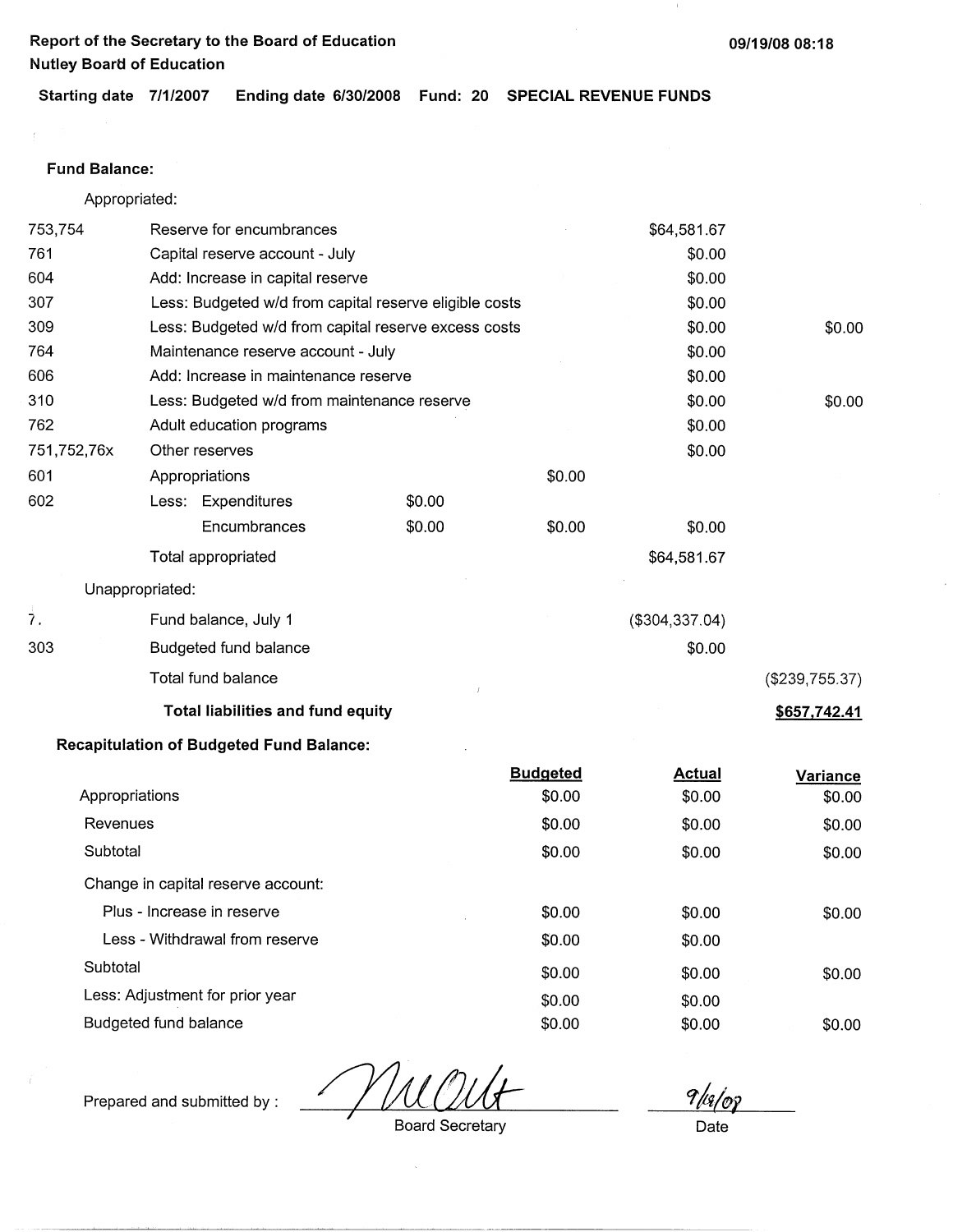Starting date 7/1/2007 Ending date 6/30/2008 Fund: 20 SPECIAL REVENUE FUNDS

| <b>Revenues:</b> |       | <b>Bud Estimated</b> | Actual              | Over/Under          | Unrealized |
|------------------|-------|----------------------|---------------------|---------------------|------------|
|                  |       | 1,338,817            | 2,088,005           |                     | -749.188   |
|                  | Total | 1,338,817            | 2.088.005           |                     | -749.188   |
| Expenditures:    |       | Appropriations       | <b>Expenditures</b> | <b>Encumbrances</b> | Available  |
|                  |       | 2,487,108            | 2,331,702           | 64,582              | 90,824     |
|                  | Total | 2,487,108            | 2.331.702           | 64,582              | 90,824     |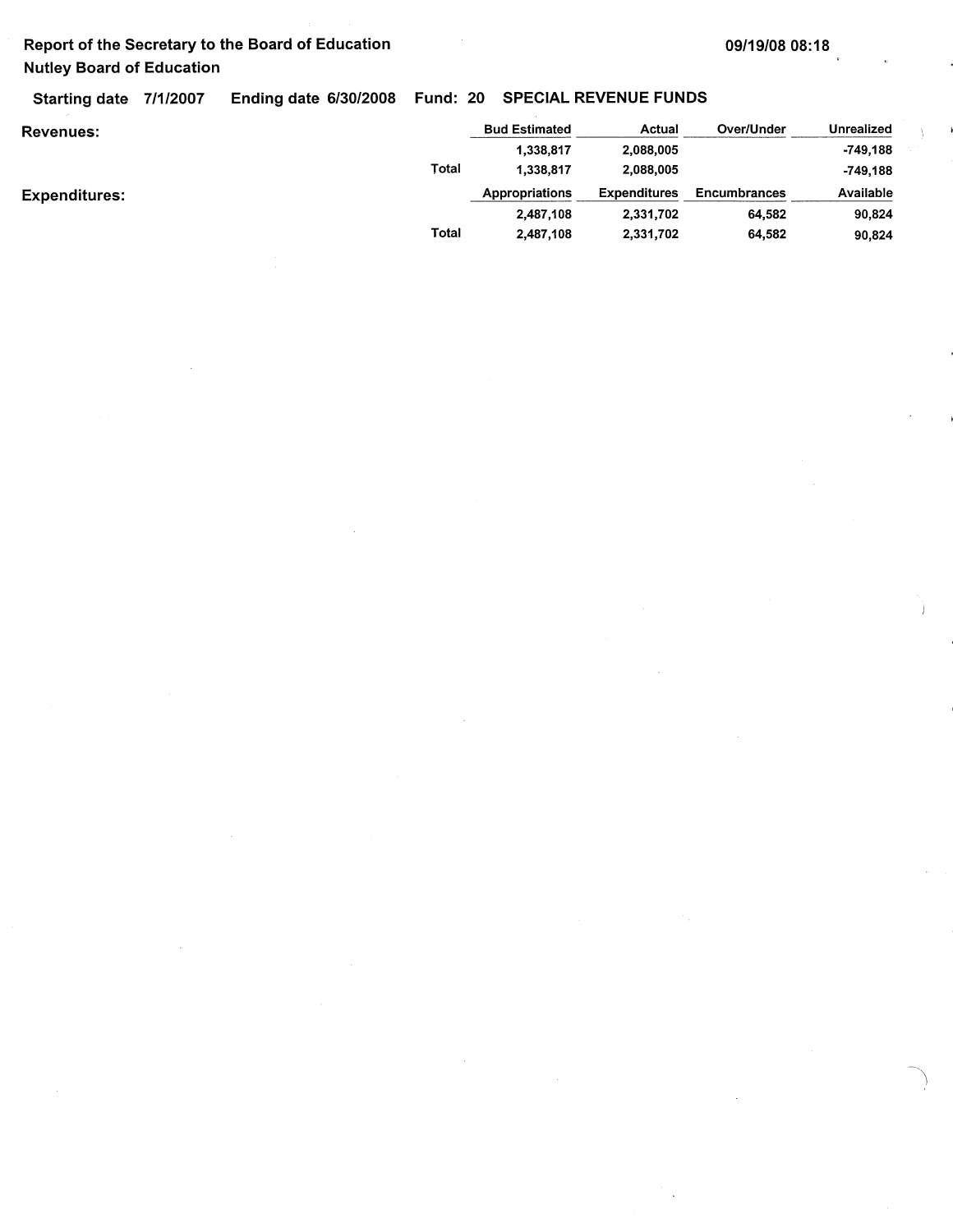$\pm$ 

**Starting date 7/1/2007 Ending date 6/30/2008 Fund: 30 CAPITAL PROJECTS FUNDS** 

## **Assets and Resources**

| Assets:     |                                              |                |                        |
|-------------|----------------------------------------------|----------------|------------------------|
| 101         | Cash in bank                                 |                | \$31,501,945.30        |
| $102 - 106$ | Cash Equivalents                             |                | \$0.00                 |
| 111         | Investments                                  |                | \$0.00                 |
| 116         | Capital Reserve Account                      |                | \$0.00                 |
| 117         | Maintenance Reserve Account                  |                | \$0.00                 |
| 121         | Tax levy Receivable                          |                | \$0.00                 |
|             | Accounts Receivable:                         |                |                        |
| 132         | Interfund                                    | \$22,659.00    |                        |
| 141         | Intergovernmental - State                    | \$1,885,104.04 |                        |
| 142         | Intergovernmental - Federal                  | \$0.00         |                        |
| 143         | Intergovernmental - Other                    | \$40,000.00    |                        |
| 153, 154    | Other (net of estimated uncollectable of \$  | \$0.00         | \$1,947,763.04         |
|             | Loans Receivable:                            |                |                        |
| 131         | Interfund                                    | \$0.00         |                        |
| 152         | Other (Net of estimated uncollectable of \$_ | \$0.00         | \$0.00                 |
|             | <b>Other Current Assets</b>                  |                | \$0.00                 |
|             | <b>Resources:</b>                            |                |                        |
| 301         | <b>Estimated revenues</b>                    | \$0.00         |                        |
| 302         | Less revenues                                | \$0.00         | $\sqrt{50.00}$         |
|             | <b>Total assets and resources</b>            |                | \$33,449,708.34        |
|             | <b>Liabilities and fund equity</b>           |                |                        |
|             | <b>Liabilities:</b>                          |                |                        |
|             |                                              |                |                        |
|             |                                              |                |                        |
| 411         | Intergovernmental accounts payable - state   |                | \$0.00                 |
| 421<br>431  | Accounts payable<br>Contracts payable        |                | \$837,244.54<br>\$0.00 |
| 451         | Loans payable                                |                | \$0.00                 |
| 481         | Deferred revenues                            |                | \$702,405.00           |

- Other current liabilities
	- **Total liabilities**

**\$2,333,131.02** 

\$793,481.48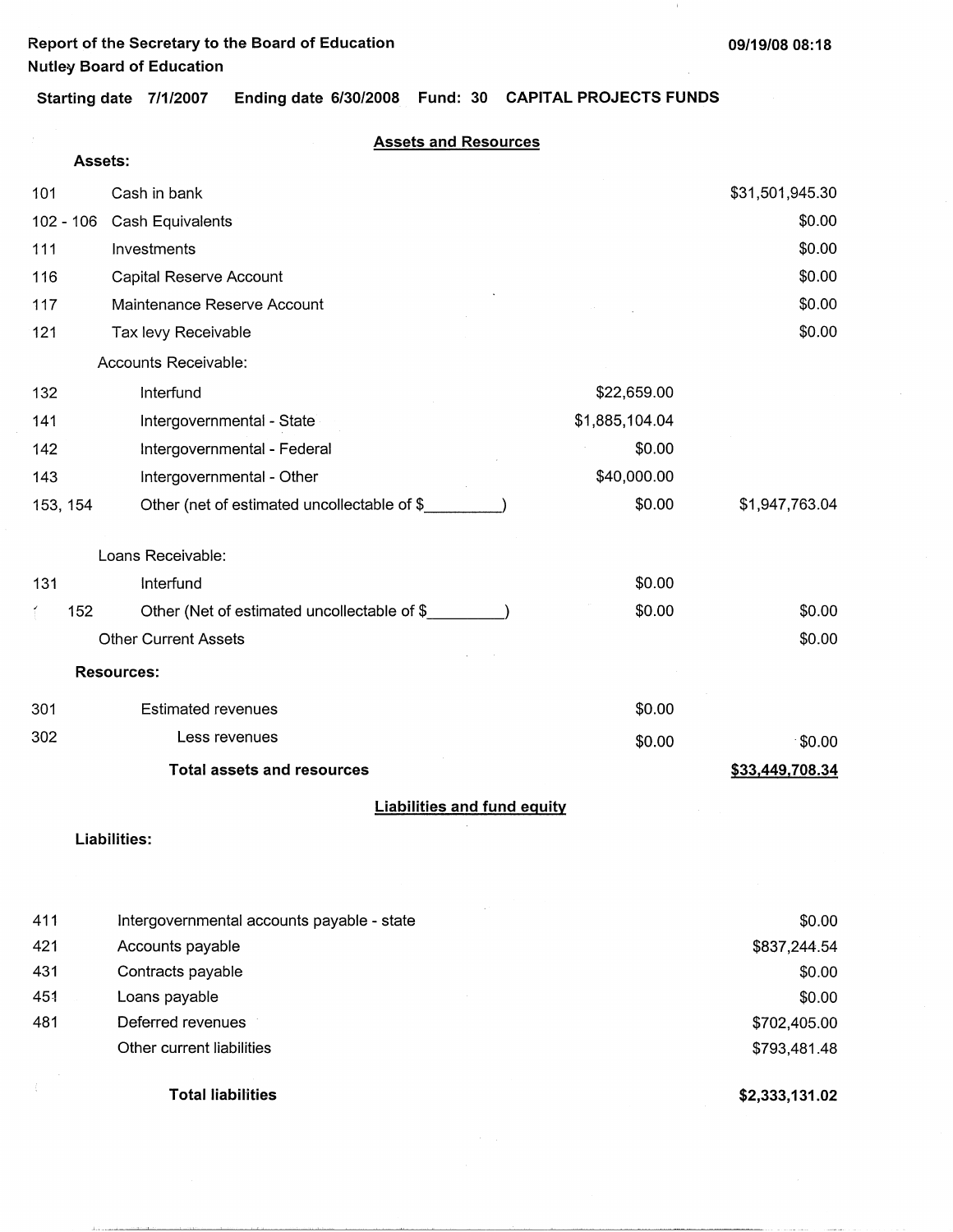**Starting date 7/1/2007 Ending date 6/30/2008 Fund: 30 CAPITAL PROJECTS FUNDS** 

#### **Fund Balance:**

Appropriated:

| 753,754         | Reserve for encumbrances                               |        |                 | \$10,733,131.35 |                 |
|-----------------|--------------------------------------------------------|--------|-----------------|-----------------|-----------------|
| 761             | Capital reserve account - July                         |        |                 | \$0.00          |                 |
| 604             | Add: Increase in capital reserve                       |        |                 | \$0.00          |                 |
| 307             | Less: Budgeted w/d from capital reserve eligible costs |        |                 | \$0.00          |                 |
| 309             | Less: Budgeted w/d from capital reserve excess costs   |        |                 | \$0.00          | \$0.00          |
| 764             | Maintenance reserve account - July                     |        |                 | \$0.00          |                 |
| 606             | Add: Increase in maintenance reserve                   |        |                 | \$0.00          |                 |
| 310             | Less: Budgeted w/d from maintenance reserve            |        |                 | \$0.00          | \$0.00          |
| 762             | Adult education programs                               |        |                 | \$0.00          |                 |
| 751,752,76x     | Other reserves                                         |        |                 | \$0.00          |                 |
| 601             | Appropriations                                         |        | \$0.00          |                 |                 |
| 602             | Less: Expenditures                                     | \$0.00 |                 |                 |                 |
|                 | Encumbrances                                           | \$0.00 | \$0.00          | \$0.00          |                 |
|                 | Total appropriated                                     |        |                 | \$10,733,131.35 |                 |
| Unappropriated: |                                                        |        |                 |                 |                 |
| 770             | Fund balance, July 1                                   |        |                 | \$20,383,445.97 |                 |
| 303             | Budgeted fund balance                                  |        |                 | \$0.00          |                 |
|                 | Total fund balance                                     |        |                 |                 | \$31,116,577.32 |
|                 | <b>Total liabilities and fund equity</b>               |        |                 |                 | \$33,449,708.34 |
|                 | <b>Recapitulation of Budgeted Fund Balance:</b>        |        |                 |                 |                 |
|                 |                                                        |        | <b>Budgeted</b> | <b>Actual</b>   | Variance        |
| Appropriations  |                                                        |        | \$0.00          | \$0.00          | \$0.00          |
| Revenues        |                                                        |        | \$0.00          | \$0.00          | \$0.00          |

| Revenues                           | \$0.00 | \$0.00 | \$0.00 |
|------------------------------------|--------|--------|--------|
| Subtotal                           | \$0.00 | \$0.00 | \$0.00 |
| Change in capital reserve account: |        |        |        |
| Plus - Increase in reserve         | \$0.00 | \$0.00 | \$0.00 |
| Less - Withdrawal from reserve     | \$0.00 | \$0.00 |        |
| Subtotal                           | \$0.00 | \$0.00 | \$0.00 |
| Less: Adjustment for prior year    | \$0.00 | \$0.00 |        |
| Budgeted fund balance              | \$0.00 | \$0.00 | \$0.00 |

M

Prepared and submitted by :

Board Secretary **Date** 

 $91010$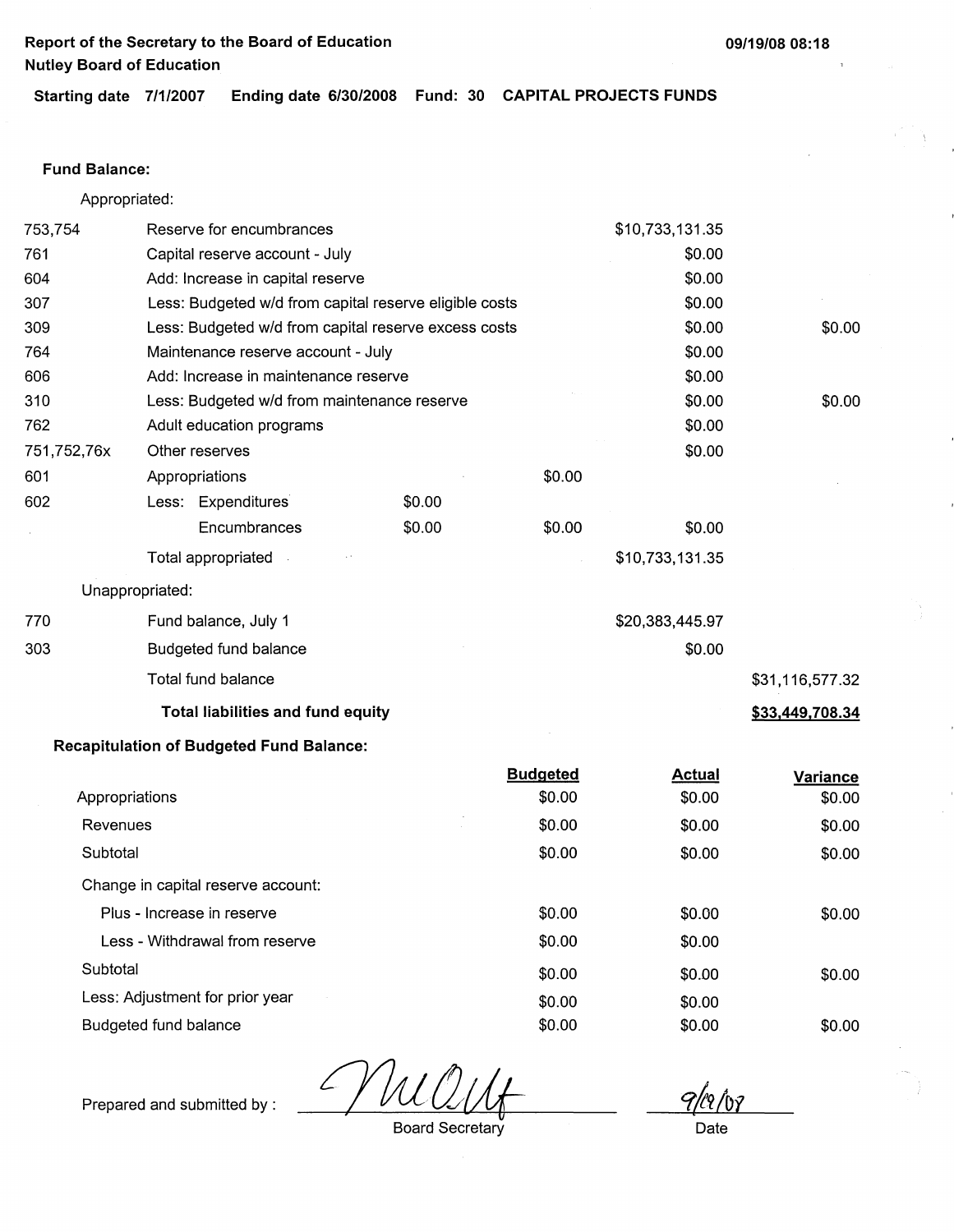Starting date 7/1/2007 Ending date 6/30/2008 Fund: 30 CAPITAL PROJECTS FUNDS

| F<br>nues:           |       | <b>Bud Estimated</b> | Actual              | Over/Under   | <b>Unrealized</b> |
|----------------------|-------|----------------------|---------------------|--------------|-------------------|
|                      |       |                      | 38,861,719          |              | $-38,861,719$     |
|                      | Total |                      | 38,861,719          |              | -38,861,719       |
| <b>Expenditures:</b> |       | Appropriations       | <b>Expenditures</b> | Encumbrances | Available         |
|                      |       | 40,437,804           | 8.090.230           | 10,056,874   | 22,290,699        |
|                      | Total | 40,437,804           | 8,090,230           | 10,056,874   | 22,290,699        |

----~-~~-~-~-~---~-~--~------------------ -·------- ---- --------------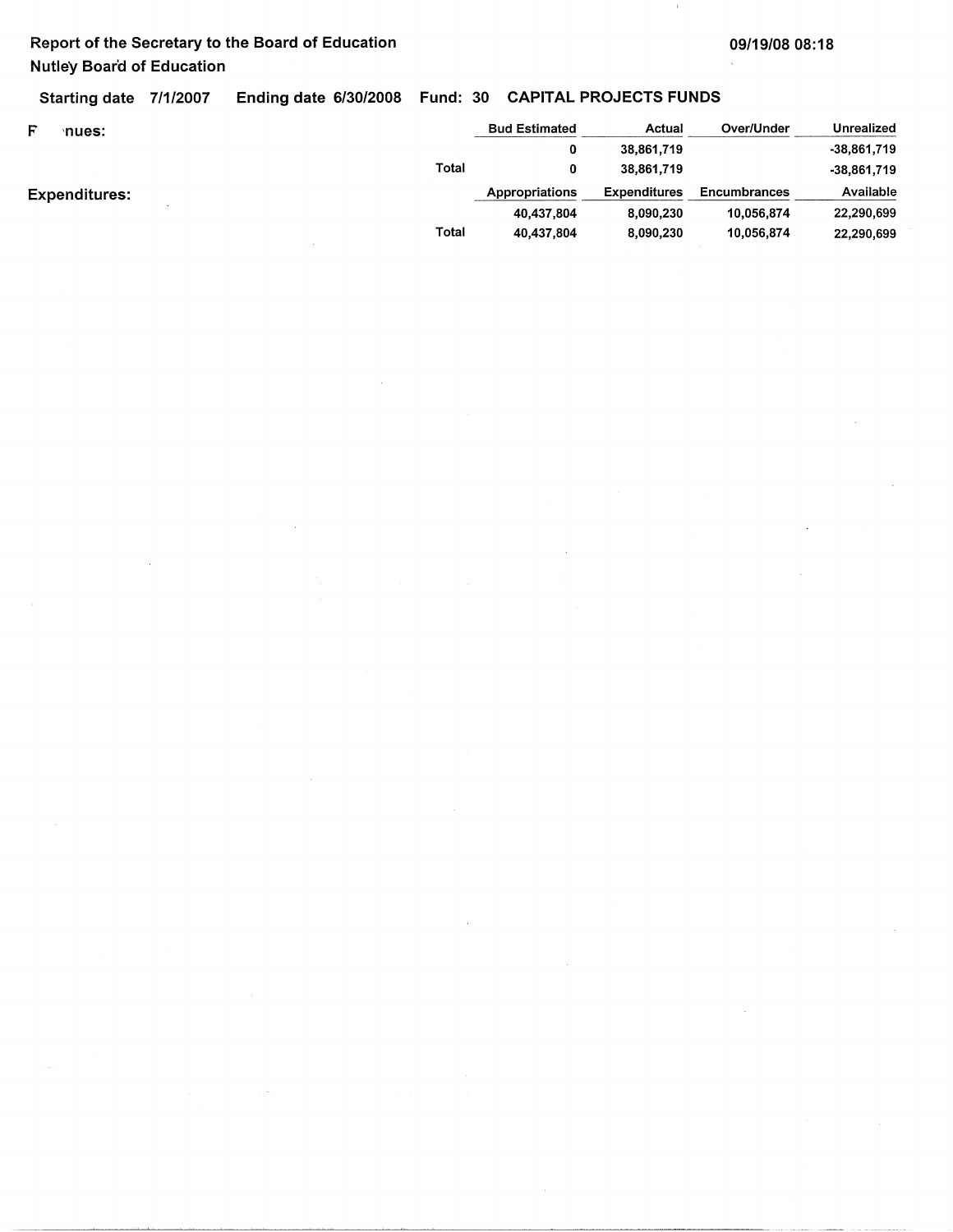$\mathcal{L}^{\mathcal{L}}$ 

**Starting date 7/1/2007 Ending date 6/30/2008 Fund: 40 DEBT SERVICE FUNDS** 

## **Assets and Resources**

| Assets:     |                                             |             |               |
|-------------|---------------------------------------------|-------------|---------------|
| 101         | Cash in bank                                |             | (\$21,745.88) |
| $102 - 106$ | Cash Equivalents                            |             | \$0.00        |
| 111         | Investments                                 |             | \$0.00        |
| 116         | Capital Reserve Account                     |             | \$0.00        |
| 117         | Maintenance Reserve Account                 |             | \$0.00        |
| 121         | Tax levy Receivable                         |             | \$0.00        |
|             | Accounts Receivable:                        |             |               |
| 132         | Interfund                                   | \$21,747.60 |               |
| 141         | Intergovernmental - State                   | \$0.00      |               |
| 142         | Intergovernmental - Federal                 | \$0.00      |               |
| 143         | Intergovernmental - Other                   | \$0.00      |               |
| 153, 154    | Other (net of estimated uncollectable of \$ | \$0.00      | \$21,747.60   |
|             | Loans Receivable:                           |             |               |
| 131         | Interfund                                   | \$0.00      |               |
| 151, 152    | Other (Net of estimated uncollectable of \$ | \$0.00      | \$0.00        |
|             | <b>Other Current Assets</b>                 |             | \$0.00        |
|             | <b>Resources:</b>                           |             |               |
| 301         | <b>Estimated revenues</b>                   | \$0.00      |               |
| 302         | Less revenues                               | \$0.00      | \$0.00        |
|             | <b>Total assets and resources</b>           |             | \$1.72        |
|             | <b>Liabilities and fund equity</b>          |             |               |
|             | Liabilities:                                |             |               |
| 101         | Cash in bank                                |             | (\$21,745.88) |
| 411         | Intergovernmental accounts payable - state  |             | \$0.00        |
| 421         | Accounts payable                            |             | \$0.00        |
| 431         | Contracts payable                           |             | \$0.00        |
| 451         | Loans payable                               |             | \$0.00        |
| 481         | Deferred revenues                           |             | \$0.00        |
|             | Other current liabilities                   |             | \$0.00        |
|             | <b>Total liabilities</b>                    |             | \$0.00        |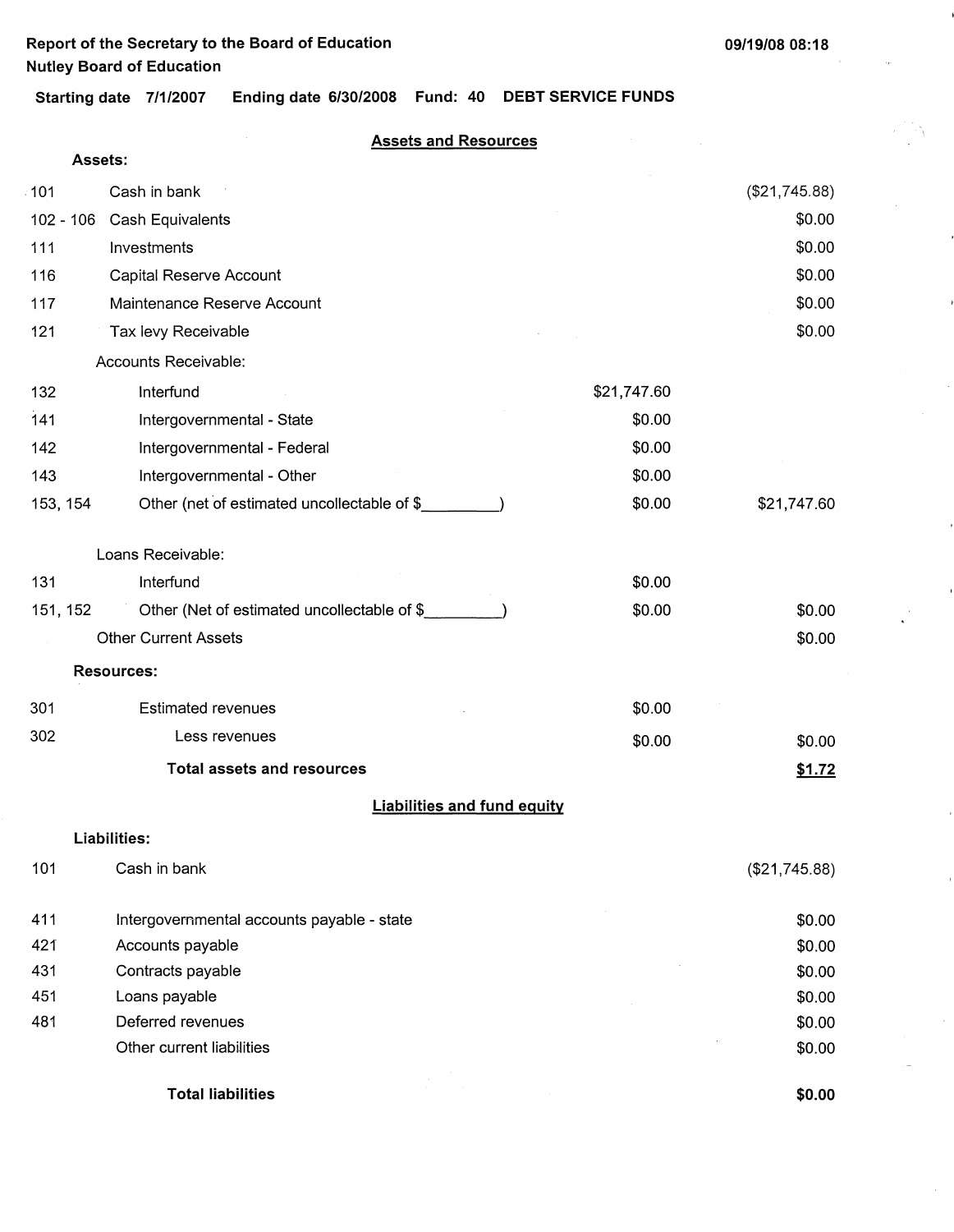$\,$   $\,$ 

**Starting date 7/1/2007 Ending date 6/30/2008 Fund: 40 DEBT SERVICE FUNDS** 

### **Fund Balance:**

Appropriated:

| 753,754         | Reserve for encumbrances                               |        |        | \$0.00 |        |
|-----------------|--------------------------------------------------------|--------|--------|--------|--------|
| 761             | Capital reserve account - July                         |        | \$0.00 |        |        |
| 604             | Add: Increase in capital reserve                       |        |        | \$0.00 |        |
| 307             | Less: Budgeted w/d from capital reserve eligible costs |        | \$0.00 |        |        |
| 309             | Less: Budgeted w/d from capital reserve excess costs   |        |        | \$0.00 | \$0.00 |
| 764             | Maintenance reserve account - July                     |        |        | \$0.00 |        |
| 606             | Add: Increase in maintenance reserve                   |        |        | \$0.00 |        |
| 310             | Less: Budgeted w/d from maintenance reserve            |        |        | \$0.00 | \$0.00 |
| 762             | Adult education programs                               |        |        | \$0.00 |        |
| 751,752,76x     | Other reserves                                         |        |        | \$0.00 |        |
| 601             | Appropriations                                         |        | \$0.00 |        |        |
| 602             | Less: Expenditures                                     | \$0.00 |        |        |        |
|                 | Encumbrances                                           | \$0.00 | \$0.00 | \$0.00 |        |
|                 | Total appropriated                                     |        |        | \$0.00 |        |
| Unappropriated: |                                                        |        |        |        |        |
| 7               | Fund balance, July 1                                   |        |        | \$1.22 |        |
| 303             | Budgeted fund balance                                  |        |        | \$0.00 |        |
|                 | Total fund balance                                     |        |        |        | \$1.22 |
|                 | <b>Total liabilities and fund equity</b>               |        |        |        | \$1.22 |
|                 | af Dudwatad Eusel Dalas                                |        |        |        |        |

### **Recapitulation of Budgeted Fund Balance:**

|                                    | <b>Budgeted</b> | <b>Actual</b> | Variance |
|------------------------------------|-----------------|---------------|----------|
| Appropriations                     | \$0.00          | \$0.00        | \$0.00   |
| Revenues                           | \$0.00          | \$0.00        | \$0.00   |
| Subtotal                           | \$0.00          | \$0.00        | \$0.00   |
| Change in capital reserve account: |                 |               |          |
| Plus - Increase in reserve         | \$0.00          | \$0.00        | \$0.00   |
| Less - Withdrawal from reserve     | \$0.00          | \$0.00        |          |
| Subtotal                           | \$0.00          | \$0.00        | \$0.00   |
| Less: Adjustment for prior year    | \$0.00          | \$0.00        |          |
| Budgeted fund balance              | \$0.00          | \$0.00        | \$0.00   |
|                                    |                 |               |          |

Prepared and submitted by :

Board Secretary

9/02/03

Date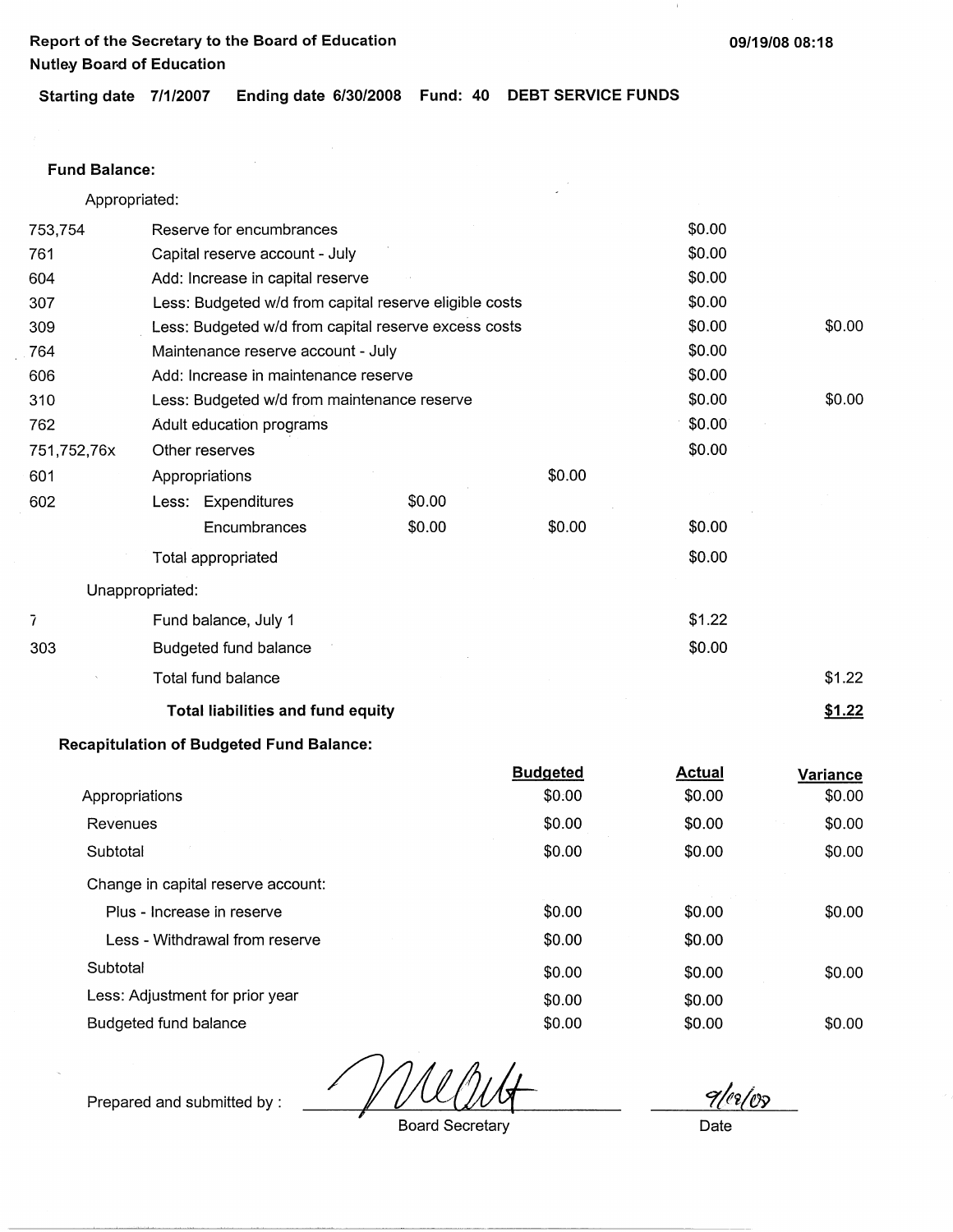Starting date 7/1/2007 Ending date 6/30/2008 Fund: 40 DEBT SERVICE FUNDS

| <b>Revenues:</b>     |       | <b>Bud Estimated</b> | Actual              | Over/Under   | <b>Unrealized</b> |
|----------------------|-------|----------------------|---------------------|--------------|-------------------|
|                      |       | 1,294,304            | 1,294,304           |              | 0                 |
|                      | Total | 1.294.304            | 1,294,304           |              | 0                 |
| <b>Expenditures:</b> |       | Appropriations       | <b>Expenditures</b> | Encumbrances | Available         |
|                      |       | 1,294,304            | 1,294,304           |              |                   |
|                      | Total | 1,294,304            | 1,294,304           | 0            |                   |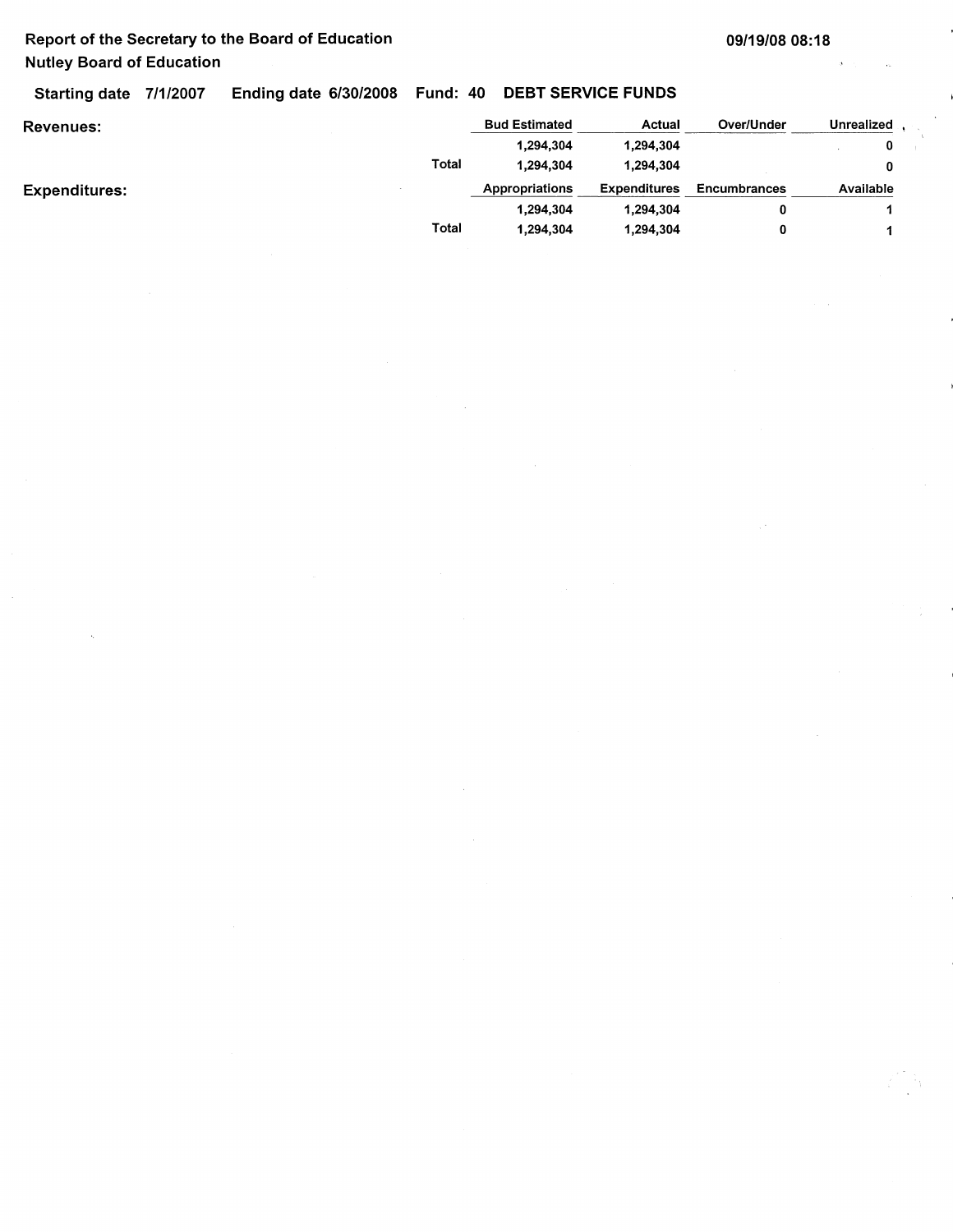$\bar{z}$ 

 $\pm$ 

**Starting date 7/1/2007 Ending date 6/30/2008 Fund: 50 ENTERPRISE FUND** 

| <b>Assets and Resources</b> |  |  |
|-----------------------------|--|--|
|                             |  |  |

|     | Assets:     |                                             |              |             |
|-----|-------------|---------------------------------------------|--------------|-------------|
| 101 |             | Cash in bank                                |              | \$24,223.20 |
|     | $102 - 106$ |                                             | \$442.00     |             |
| 111 |             |                                             | \$0.00       |             |
| 116 |             | Capital Reserve Account                     |              | \$0.00      |
| 117 |             | Maintenance Reserve Account                 |              | \$0.00      |
| 121 |             | Tax levy Receivable                         |              | \$0.00      |
|     |             | Accounts Receivable:                        |              |             |
| 132 |             | Interfund                                   | \$0.00       |             |
| 141 |             | Intergovernmental - State                   | (\$571.54)   |             |
| 142 |             | Intergovernmental - Federal                 | (\$6,725.90) |             |
| 143 |             | Intergovernmental - Other                   | \$0.00       |             |
|     | 153, 154    | Other (net of estimated uncollectable of \$ | \$21,863.00  | \$14,565.56 |
|     |             | Loans Receivable:                           |              |             |
| 131 |             | Interfund                                   | \$0.00       |             |
|     | 152         | Other (Net of estimated uncollectable of \$ | \$0.00       | \$0.00      |
|     |             | Other Current Assets                        |              | \$20,458.84 |
|     |             | <b>Resources:</b>                           |              |             |
| 301 |             | <b>Estimated revenues</b>                   | \$0.00       |             |
| 302 |             | Less revenues                               | \$0.00       | \$0.00      |
|     |             | <b>Total assets and resources</b>           |              | \$59,689.60 |
|     |             | <b>Liabilities and fund equity</b>          |              |             |
|     |             | Liabilities:                                |              |             |
| 411 |             | Intergovernmental accounts payable - state  |              | \$0.00      |
| 421 |             | Accounts payable                            |              | \$0.00      |
| 431 |             | Contracts payable                           |              | \$0.00      |
| 451 |             | Loans payable                               |              | \$0.00      |
| 481 |             | Deferred revenues                           |              | \$0.00      |
|     |             | Other current liabilities                   |              | \$52,724.18 |
|     |             |                                             |              |             |

Total liabilities

**\$52,724.18**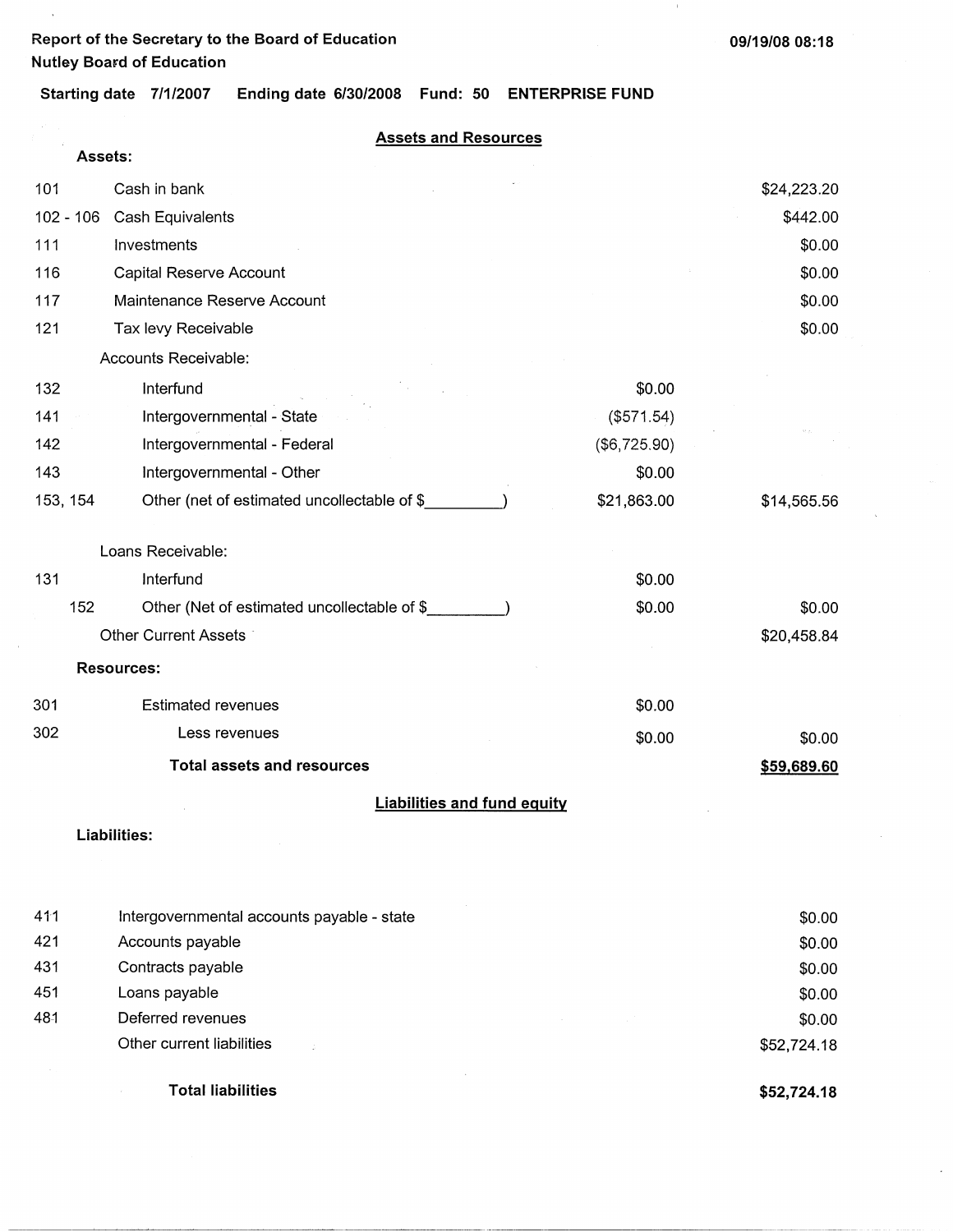**09/19/08 08:18** 

**Starting date 7/1/2007 Ending date 6/30/2008 Fund: 50 ENTERPRISE FUND** 

## **Fund Balance:**

Appropriated:

| 753,754     |                       | Reserve for encumbrances                               |        |                 | \$23,182.43   |             |
|-------------|-----------------------|--------------------------------------------------------|--------|-----------------|---------------|-------------|
| 761         |                       | Capital reserve account - July                         |        |                 | \$0.00        |             |
| 604         |                       | Add: Increase in capital reserve                       |        | \$0.00          |               |             |
| 307         |                       | Less: Budgeted w/d from capital reserve eligible costs |        |                 | \$0.00        |             |
| 309         |                       | Less: Budgeted w/d from capital reserve excess costs   |        |                 | \$0.00        | \$0.00      |
| 764         |                       | Maintenance reserve account - July                     |        |                 | \$0.00        |             |
| 606         |                       | Add: Increase in maintenance reserve                   |        |                 | \$0.00        |             |
| 310         |                       | Less: Budgeted w/d from maintenance reserve            |        |                 | \$0.00        | \$0.00      |
| 762         |                       | Adult education programs                               |        |                 | \$0.00        |             |
| 751,752,76x |                       | Other reserves                                         |        |                 | \$0.00        |             |
| 601         |                       | Appropriations                                         |        | \$0.00          |               |             |
| 602         |                       | Less: Expenditures                                     | \$0.00 |                 |               |             |
|             |                       | Encumbrances                                           | \$0.00 | \$0.00          | \$0.00        |             |
|             |                       | Total appropriated                                     |        |                 | \$23,182.43   |             |
|             | Unappropriated:       |                                                        |        |                 |               |             |
| 770         |                       | Fund balance, July 1                                   |        |                 | (\$16,217.01) |             |
| 303         |                       | <b>Budgeted fund balance</b>                           |        |                 | \$0.00        |             |
|             |                       | Total fund balance                                     |        |                 |               | \$6,965.42  |
|             |                       | <b>Total liabilities and fund equity</b>               |        |                 |               | \$59,689.60 |
|             |                       | <b>Recapitulation of Budgeted Fund Balance:</b>        |        |                 |               |             |
|             |                       |                                                        |        | <b>Budgeted</b> | <b>Actual</b> | Variance    |
|             | Appropriations        |                                                        |        | \$0.00          | \$0.00        | \$0.00      |
| Revenues    |                       |                                                        |        | \$0.00          | \$0.00        | \$0.00      |
| Subtotal    |                       |                                                        |        | \$0.00          | \$0.00        | \$0.00      |
|             |                       | Change in capital reserve account:                     |        |                 |               |             |
|             |                       | Plus - Increase in reserve                             |        | \$0.00          | \$0.00        | \$0.00      |
|             |                       | Less - Withdrawal from reserve                         |        | \$0.00          | \$0.00        |             |
| Subtotal    |                       |                                                        |        | \$0.00          | \$0.00        | \$0.00      |
|             |                       | Less: Adjustment for prior year                        |        | \$0.00          | \$0.00        |             |
|             | Budgeted fund balance |                                                        |        | \$0.00          | \$0.00        | \$0.00      |

Prepared and submitted by :

Board Secretary

 $9/19/08$ 

Date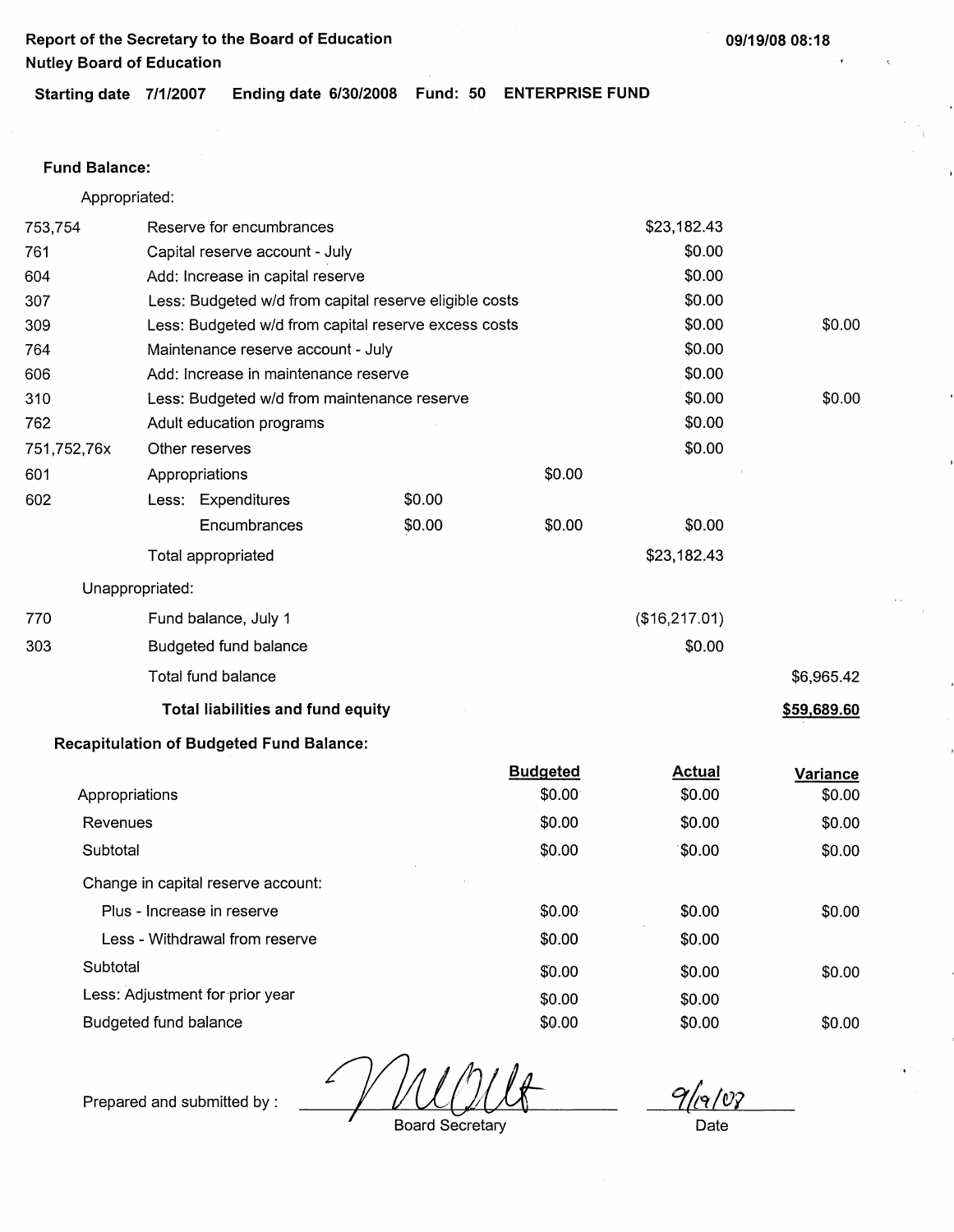Starting date 7/1/2007 Ending date 6/30/2008 Fund: 50 ENTERPRISE FUND

| Revenues:            |       | <b>Bud Estimated</b> | Actual              | Over/Under   | Unrealized   |
|----------------------|-------|----------------------|---------------------|--------------|--------------|
|                      |       | 18,325               | 1.924.345           |              | $-1,906,020$ |
|                      | Total | 18,325               | 1.924.345           |              | $-1,906.020$ |
| <b>Expenditures:</b> |       | Appropriations       | <b>Expenditures</b> | Encumbrances | Available    |
|                      |       | 1,855,457            | 1,777,398           | 23,182       | 54,877       |
|                      | Total | 1,855,457            | 1,777,398           | 23,182       | 54.877       |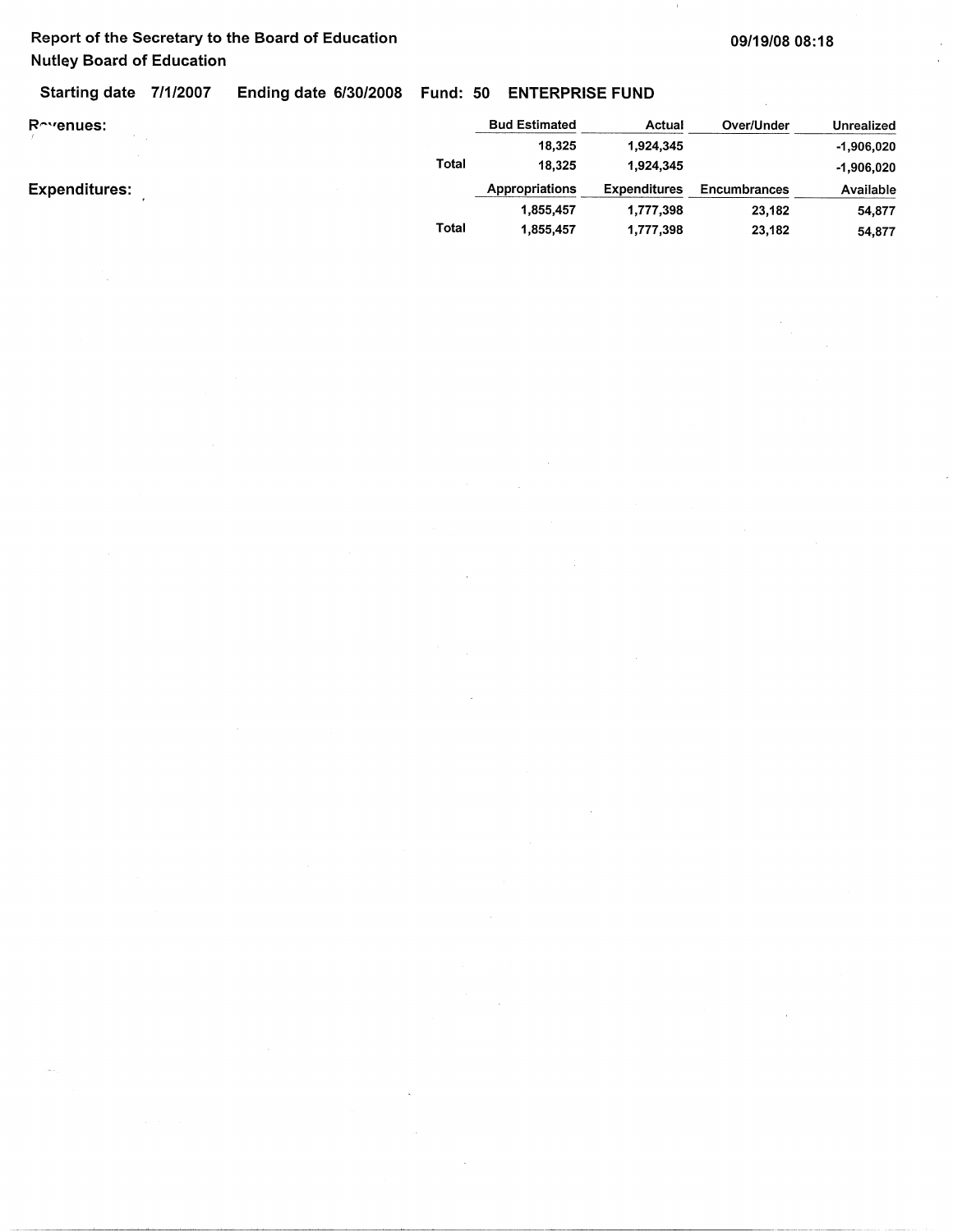$\omega_{\rm{E}}$  .

 $\sim$   $\sim$ 

 $\sim$ 

**Starting date 7/1/2007 Ending date 6/30/2008 Fund: 51 SUMMER CAMP** 

## **Assets and Resources**

|           | Assets:                                     |        |          |  |  |
|-----------|---------------------------------------------|--------|----------|--|--|
| 101       | Cash in bank                                |        | \$471.73 |  |  |
| 102 - 106 | Cash Equivalents                            |        | \$0.00   |  |  |
| 111       | Investments                                 |        |          |  |  |
| 116       | Capital Reserve Account                     |        | \$0.00   |  |  |
| 117       | Maintenance Reserve Account                 |        | \$0.00   |  |  |
| 121       | Tax levy Receivable                         |        | \$0.00   |  |  |
|           | Accounts Receivable:                        |        |          |  |  |
| 132       | Interfund                                   | \$0.00 |          |  |  |
| 141       | Intergovernmental - State                   | \$0.00 |          |  |  |
| 142       | Intergovernmental - Federal                 | \$0.00 |          |  |  |
| 143       | Intergovernmental - Other                   | \$0.00 |          |  |  |
| 153, 154  | Other (net of estimated uncollectable of \$ | \$0.00 | \$0.00   |  |  |
|           | Loans Receivable:                           |        |          |  |  |
| 131       | Interfund                                   | \$0.00 |          |  |  |
| 151, 152  | Other (Net of estimated uncollectable of \$ | \$0.00 | \$0.00   |  |  |
|           | <b>Other Current Assets</b>                 |        | \$0.00   |  |  |
|           | <b>Resources:</b>                           |        |          |  |  |
| 301       | <b>Estimated revenues</b>                   | \$0.00 |          |  |  |
| 302       | Less revenues                               | \$0.00 | \$0.00   |  |  |
|           | <b>Total assets and resources</b>           |        | \$471.73 |  |  |
|           | <b>Liabilities and fund equity</b>          |        |          |  |  |
|           | Liabilities:                                |        |          |  |  |
|           |                                             |        |          |  |  |
| 411       | Intergovernmental accounts payable - state  |        | \$0.00   |  |  |
| 421       | Accounts payable                            |        | \$0.00   |  |  |
| 431       | $\ddot{\phantom{a}}$<br>Contracts payable   |        | \$0.00   |  |  |
| 451       | Loans payable                               |        | \$0.00   |  |  |

481 -Deferred revenues Other current liabilities

**Total liabilities** 

**\$0.00** 

\$0.00 \$0.00-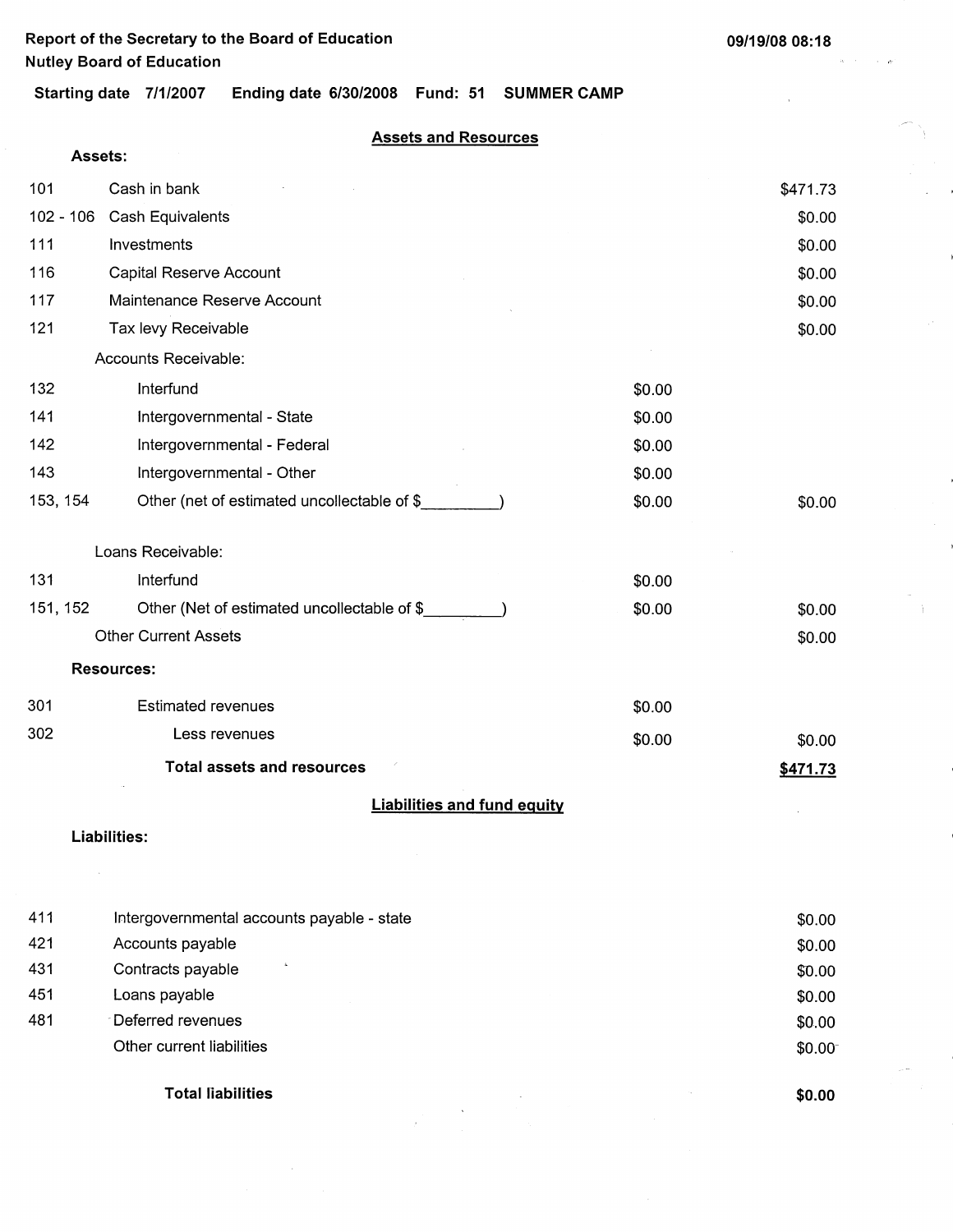**09/19/08 08:18** 

**Starting date 7/1/2007 Ending date 6/30/2008 Fund: 51 SUMMER CAMP** 

### **Fund Balance:**

÷

Appropriated:

| 753,754        | Reserve for encumbrances                               |        |                 | \$0.00   |          |
|----------------|--------------------------------------------------------|--------|-----------------|----------|----------|
| 761            | Capital reserve account - July                         |        |                 |          |          |
| 604            | Add: Increase in capital reserve                       |        |                 | \$0.00   |          |
| 307            | Less: Budgeted w/d from capital reserve eligible costs |        |                 | \$0.00   |          |
| 309            | Less: Budgeted w/d from capital reserve excess costs   |        |                 | \$0.00   | \$0.00   |
| 764            | Maintenance reserve account - July                     | \$0.00 |                 |          |          |
| 606            | Add: Increase in maintenance reserve                   | \$0.00 |                 |          |          |
| 310            | Less: Budgeted w/d from maintenance reserve            | \$0.00 | \$0.00          |          |          |
| 762            | Adult education programs                               |        |                 | \$0.00   |          |
| 751,752,76x    | Other reserves                                         |        |                 | \$0.00   |          |
| 601            | Appropriations                                         |        | \$0.00          |          |          |
| 602            | Less: Expenditures                                     | \$0.00 |                 |          |          |
|                | Encumbrances                                           | \$0.00 | \$0.00          | \$0.00   |          |
|                | Total appropriated                                     |        |                 | \$0.00   |          |
|                | Unappropriated:                                        |        |                 |          |          |
| 7 <sub>1</sub> | Fund balance, July 1                                   |        |                 | \$471.73 |          |
| 303            | Budgeted fund balance                                  |        |                 | \$0.00   |          |
|                | Total fund balance                                     |        |                 |          | \$471.73 |
|                | Total liabilities and fund equity                      |        |                 |          | \$471.73 |
|                | <b>Recapitulation of Budgeted Fund Balance:</b>        |        |                 |          |          |
|                |                                                        |        | <b>Budgeted</b> | Actual   | Variance |

|                                    | Duugotou | <u>Avtuur</u> | variance |
|------------------------------------|----------|---------------|----------|
| Appropriations                     | \$0.00   | \$0.00        | \$0.00   |
| Revenues                           | \$0.00   | \$0.00        | \$0.00   |
| Subtotal                           | \$0.00   | \$0.00        | \$0.00   |
| Change in capital reserve account: |          |               |          |
| Plus - Increase in reserve         | \$0.00   | \$0.00        | \$0.00   |
| Less - Withdrawal from reserve     | \$0.00   | \$0.00        |          |
| Subtotal                           | \$0.00   | \$0.00        | \$0.00   |
| Less: Adjustment for prior year    | \$0.00   | \$0.00        |          |
| Budgeted fund balance              | \$0.00   | \$0.00        | \$0.00   |
|                                    |          |               |          |

 $\frac{9/11/6}{\theta}$ Date

Prepared and submitted by :

Board Secretary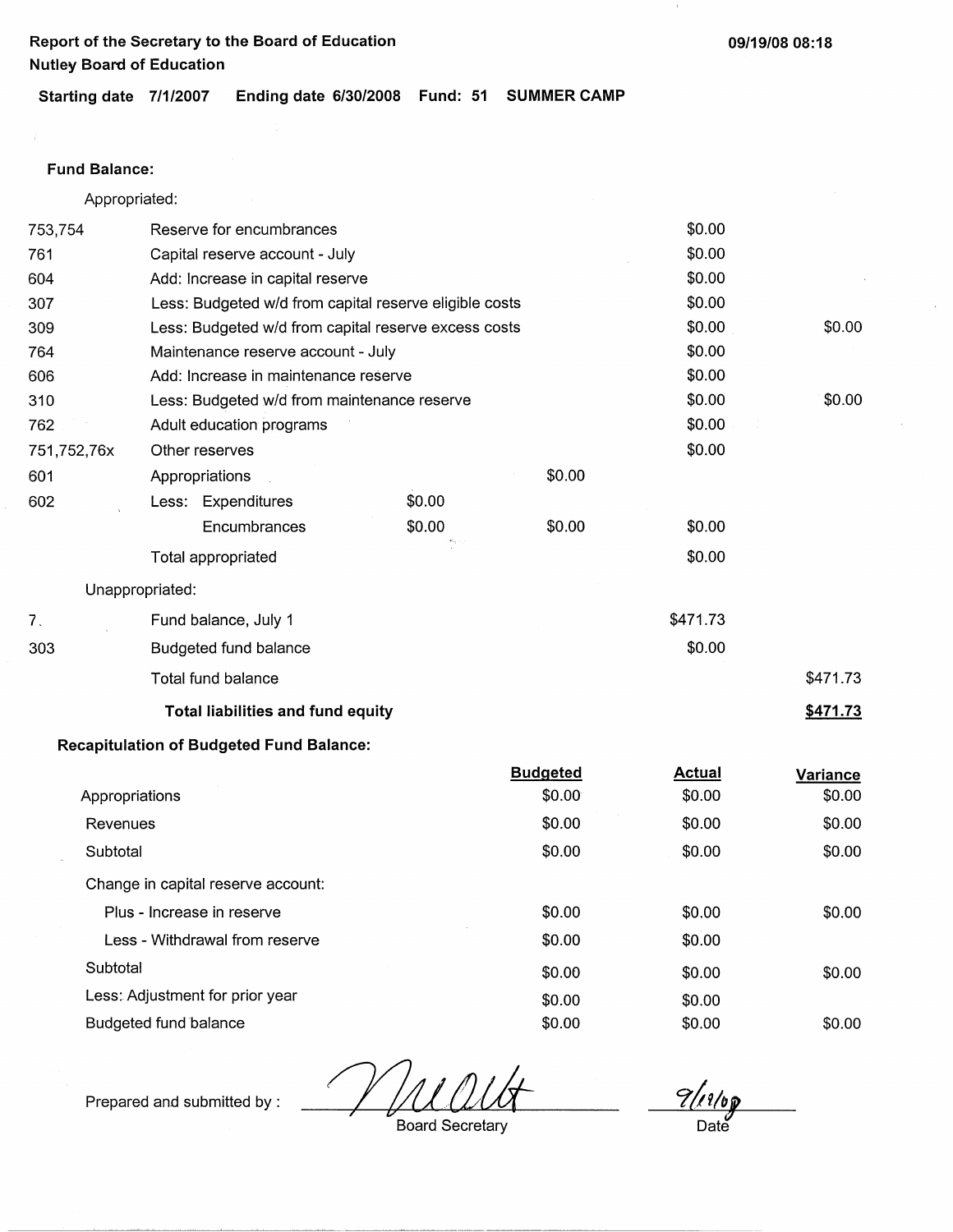$\mathcal{L}$ 

Starting date 7/1/2007 Ending date 6/30/2008 Fund: 51 SUMMER **CAMP** 

| Revenues:     | <b>Bud Estimated</b> | Actual              | Over/Under          | <b>Unrealized</b> |
|---------------|----------------------|---------------------|---------------------|-------------------|
|               | 18,325               | 1,924,345           |                     | -1.906.020        |
| <b>Total</b>  | 18,325               | 1,924,345           |                     | $-1.906.020$      |
| Expenditures: | Appropriations       | <b>Expenditures</b> | <b>Encumbrances</b> | Available         |
|               | 1,855,457            | 1,777,398           | 23,182              | 54,877            |
| Total         | 1,855,457            | 1,777,398           | 23,182              | 54,877            |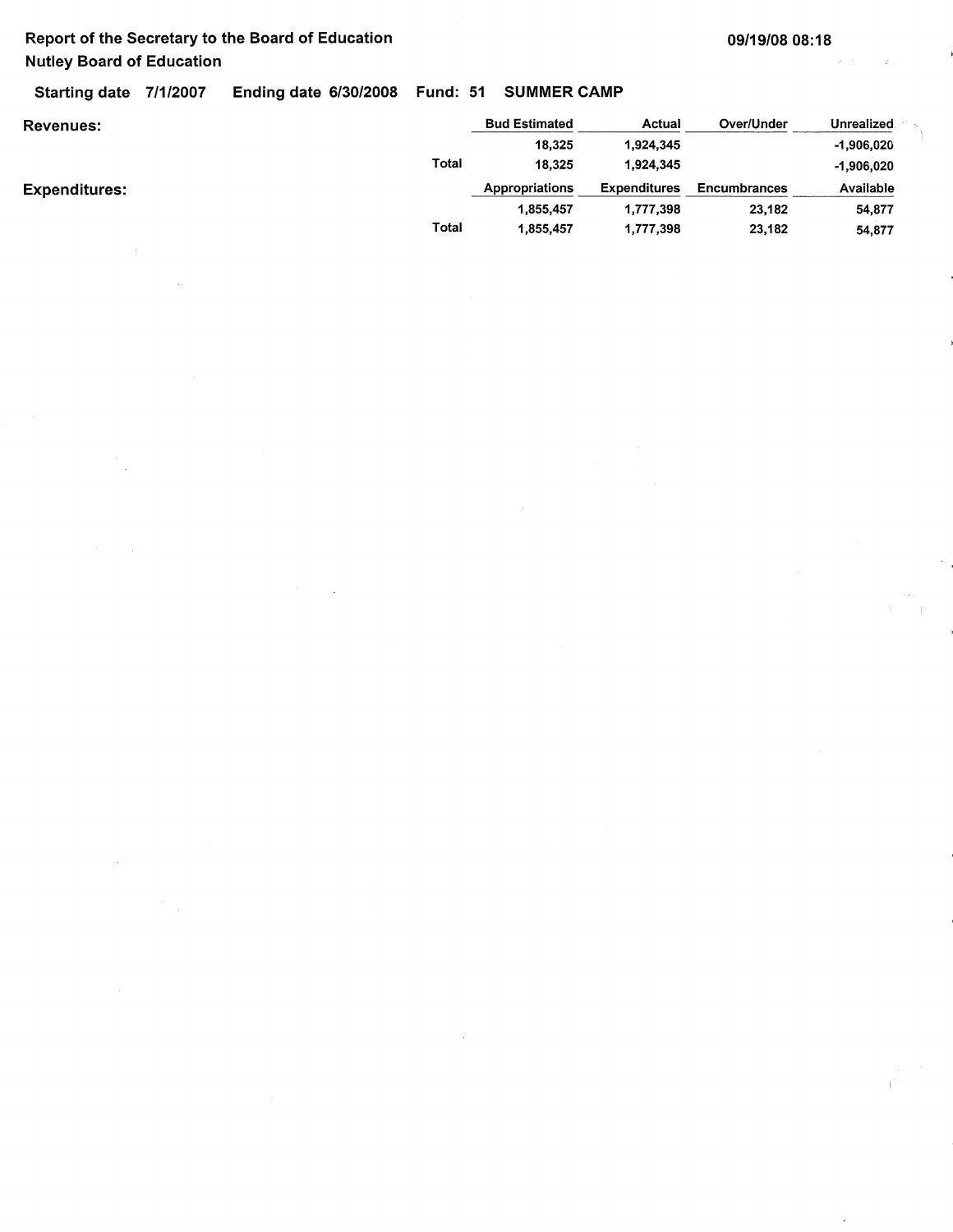$\mathbf{r}$ 

**Starting date 7/1/2007 Ending date 6/30/2008 Fund: 55 EXTENDED DAY** 

**Assets and Resources** 

|             | Assets:                                     |             |              |
|-------------|---------------------------------------------|-------------|--------------|
| 101         | Cash in bank                                |             | \$200,002.48 |
| $102 - 106$ | Cash Equivalents                            |             | \$0.00       |
| 111         | Investments                                 |             | \$0.00       |
| 116         | Capital Reserve Account                     |             | \$0.00       |
| 117         | Maintenance Reserve Account                 |             | \$0.00       |
| 121         | Tax levy Receivable                         |             | \$0.00       |
|             | Accounts Receivable:                        |             |              |
| 132         | Interfund                                   | \$38,836.94 |              |
| 141         | Intergovernmental - State                   | \$0.00      |              |
| 142         | Intergovernmental - Federal                 | \$0.00      |              |
| 143         | Intergovernmental - Other                   | \$0.00      |              |
| 153, 154    | Other (net of estimated uncollectable of \$ | \$0.00      | \$38,836.94  |
|             | Loans Receivable:                           |             |              |
| 131         | Interfund                                   | \$0.00      |              |
| 4<br>152    | Other (Net of estimated uncollectable of \$ | \$0.00      | \$0.00       |
|             | <b>Other Current Assets</b>                 |             | \$0.00       |
|             | <b>Resources:</b>                           |             |              |
| 301         | <b>Estimated revenues</b>                   | \$0.00      |              |
| 302         | Less revenues                               | \$0.00      | \$0.00       |
|             | <b>Total assets and resources</b>           |             | \$238,839.42 |
|             | <b>Liabilities and fund equity</b>          |             |              |
|             | Liabilities:                                |             |              |
| 411         | Intergovernmental accounts payable - state  |             | \$0.00       |
| 421         | Accounts payable                            |             | \$813.34     |

\$0.00 \$0.00 \$0.00 \$249,055.19

**Total liabilities** 

Contracts payable Loans payable Deferred revenues Other current liabilities

431 451 481

**"\$249,868.53**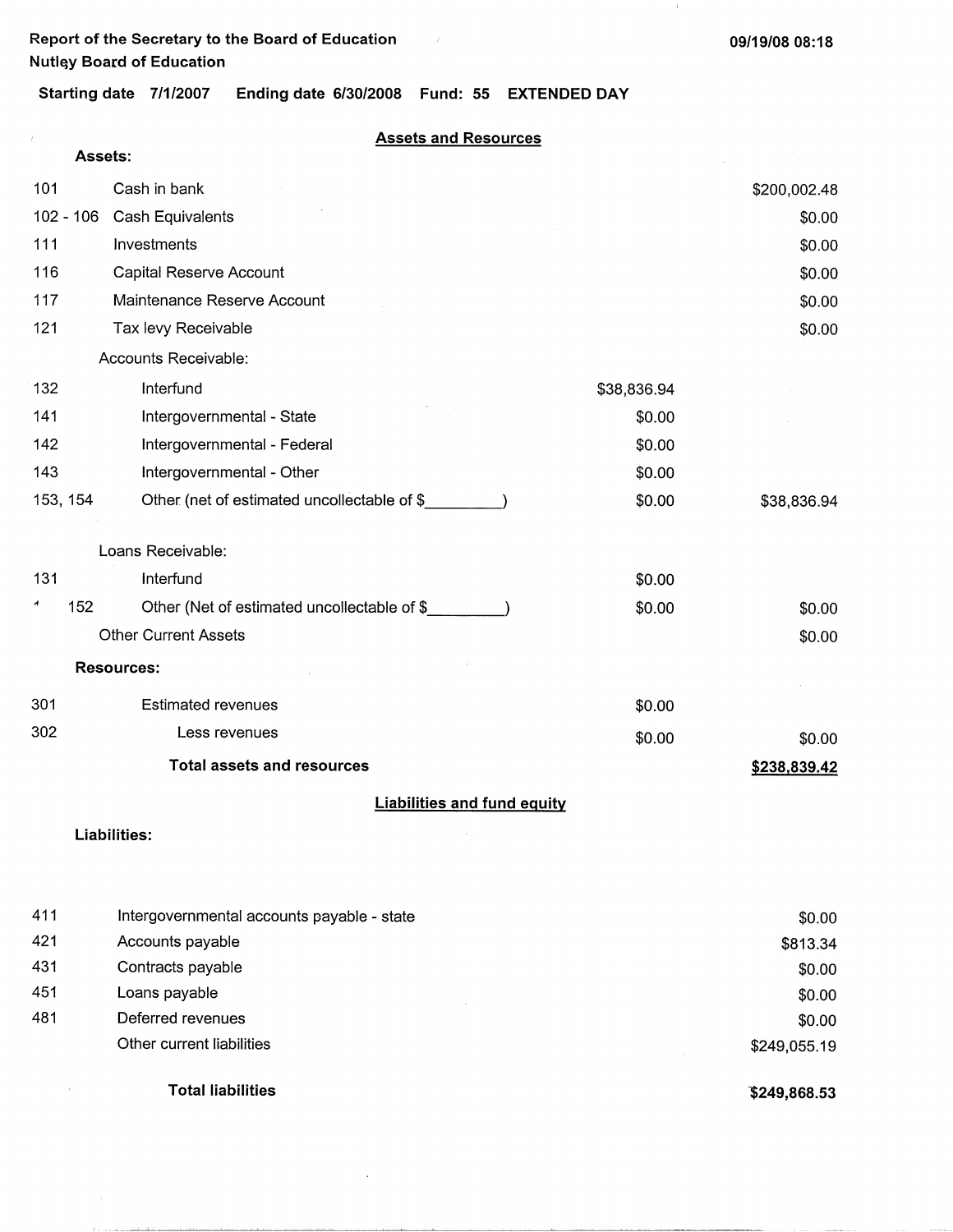**Starting date 7/1/2007 Ending date 6/30/2008 Fund: 55 EXTENDED DAY** 

### **Fund Balance:**

Appropriated:

Prepared and submitted by :

| 753,754               |                 | Reserve for encumbrances                               |        |                 | (\$1,478.56)  |               |
|-----------------------|-----------------|--------------------------------------------------------|--------|-----------------|---------------|---------------|
| 761                   |                 | Capital reserve account - July                         |        |                 | \$0.00        |               |
| 604                   |                 | Add: Increase in capital reserve                       |        |                 | \$0.00        |               |
| 307                   |                 | Less: Budgeted w/d from capital reserve eligible costs |        |                 | \$0.00        |               |
| 309                   |                 | Less: Budgeted w/d from capital reserve excess costs   |        |                 | \$0.00        | \$0.00        |
| 764                   |                 | Maintenance reserve account - July                     |        |                 |               |               |
| 606                   |                 | Add: Increase in maintenance reserve                   |        |                 | \$0.00        |               |
| 310                   |                 | Less: Budgeted w/d from maintenance reserve            |        |                 | \$0.00        | \$0.00        |
| 762                   |                 | Adult education programs                               |        |                 | \$0.00        |               |
| 751,752,76x           |                 | Other reserves                                         |        |                 | \$0.00        |               |
| 601                   |                 | Appropriations                                         |        | \$0.00          |               |               |
| 602                   |                 | Less: Expenditures                                     | \$0.00 |                 |               |               |
|                       |                 | Encumbrances                                           | \$0.00 | \$0.00          | \$0.00        |               |
|                       |                 | Total appropriated                                     |        |                 | (\$1,478.56)  |               |
|                       | Unappropriated: |                                                        |        |                 |               |               |
| 770                   |                 | Fund balance, July 1                                   |        |                 | (\$9,550.55)  |               |
| 303                   |                 | <b>Budgeted fund balance</b>                           |        |                 | \$0.00        |               |
|                       |                 | Total fund balance                                     |        |                 |               | (\$11,029.11) |
|                       |                 | <b>Total liabilities and fund equity</b>               |        |                 |               | \$238,839.42  |
|                       |                 | <b>Recapitulation of Budgeted Fund Balance:</b>        |        |                 |               |               |
|                       |                 |                                                        |        | <b>Budgeted</b> | <b>Actual</b> | Variance      |
| Appropriations        |                 |                                                        |        | \$0.00          | \$0.00        | \$0.00        |
| Revenues              |                 |                                                        | \$0.00 | \$0.00          | \$0.00        |               |
| Subtotal              |                 |                                                        |        | \$0.00          | \$0.00        | \$0.00        |
|                       |                 | Change in capital reserve account:                     |        |                 |               |               |
|                       |                 | Plus - Increase in reserve                             |        | \$0.00          | \$0.00        | \$0.00        |
|                       |                 | Less - Withdrawal from reserve                         |        | \$0.00          | \$0.00        |               |
| Subtotal              |                 |                                                        |        | \$0.00          | \$0.00        | \$0.00        |
|                       |                 | Less: Adjustment for prior year                        |        | \$0.00          | \$0.00        |               |
| Budgeted fund balance |                 |                                                        |        | \$0.00          | \$0.00        | \$0.00        |
|                       |                 |                                                        |        |                 |               |               |

 $9/19/00$ 

(

Board Secretary

Date